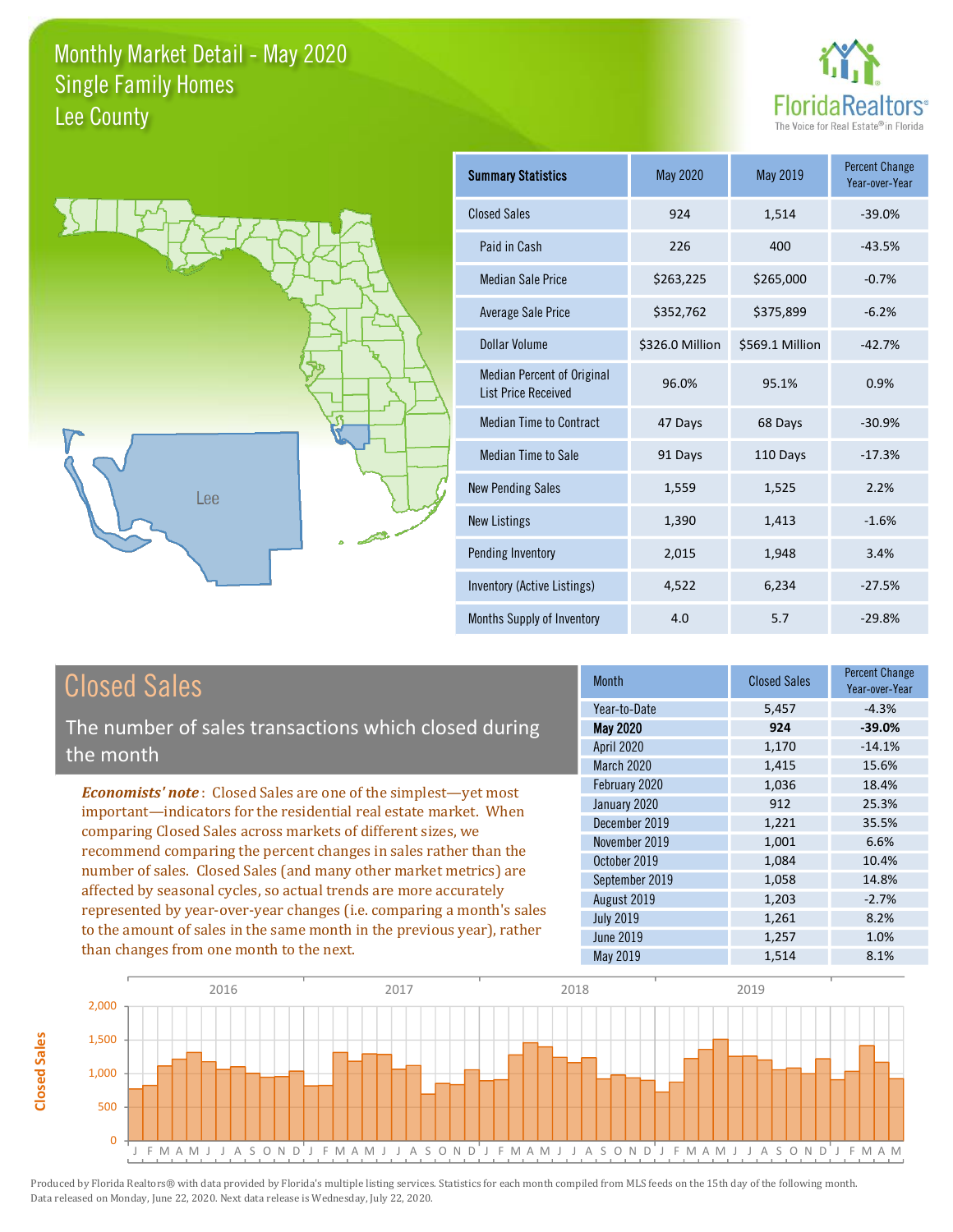this statistic should be interpreted with care.



6.2%

 $-1.9%$ 

 $-3.1%$ 

| Cash Sales                                                                      | <b>Month</b>      | <b>Cash Sales</b> | <b>Percent Change</b><br>Year-over-Year |
|---------------------------------------------------------------------------------|-------------------|-------------------|-----------------------------------------|
|                                                                                 | Year-to-Date      | 1,530             | $-12.5%$                                |
| The number of Closed Sales during the month in which                            | <b>May 2020</b>   | 226               | $-43.5%$                                |
| buyers exclusively paid in cash                                                 | April 2020        | 261               | $-39.3%$                                |
|                                                                                 | <b>March 2020</b> | 393               | $-2.5%$                                 |
|                                                                                 | February 2020     | 334               | 23.7%                                   |
|                                                                                 | January 2020      | 316               | 29.0%                                   |
| <b>Economists' note</b> : Cash Sales can be a useful indicator of the extent to | December 2019     | 334               | 22.8%                                   |
| which investors are participating in the market. Why? Investors are             | November 2019     | 283               | $-2.7%$                                 |
| far more likely to have the funds to purchase a home available up front,        | October 2019      | 284               | $-5.0%$                                 |
| whereas the typical homebuyer requires a mortgage or some other                 | September 2019    | 307               | 19.5%                                   |
| form of financing. There are, of course, many possible exceptions, so           | August 2019       | 303               | $-10.9%$                                |

**July 2019** 

**June 2019** 

May 2019



## Cash Sales as a Percentage of Closed Sales

The percentage of Closed Sales during the month which were Cash Sales

**Economists' note:** This statistic is simply another way of viewing Cash Sales. The remaining percentages of Closed Sales (i.e. those not paid fully in cash) each month involved some sort of financing, such as mortgages, owner/seller financing, assumed loans, etc.

| <b>Month</b>     | <b>Percent of Closed</b><br>Sales Paid in Cash | <b>Percent Change</b><br>Year-over-Year |
|------------------|------------------------------------------------|-----------------------------------------|
| Year-to-Date     | 28.0%                                          | $-8.8%$                                 |
| <b>May 2020</b>  | 24.5%                                          | $-7.2%$                                 |
| April 2020       | 22.3%                                          | $-29.4%$                                |
| March 2020       | 27.8%                                          | $-15.5%$                                |
| February 2020    | 32.2%                                          | 4.2%                                    |
| January 2020     | 34.6%                                          | 2.7%                                    |
| December 2019    | 27.4%                                          | $-9.3%$                                 |
| November 2019    | 28.3%                                          | $-8.7%$                                 |
| October 2019     | 26.2%                                          | $-13.8%$                                |
| September 2019   | 29.0%                                          | 3.9%                                    |
| August 2019      | 25.2%                                          | $-8.4%$                                 |
| <b>July 2019</b> | 27.2%                                          | $-1.8%$                                 |
| <b>June 2019</b> | 28.6%                                          | $-2.7%$                                 |
| May 2019         | 26.4%                                          | $-10.5%$                                |

343

359

400



Cash Sales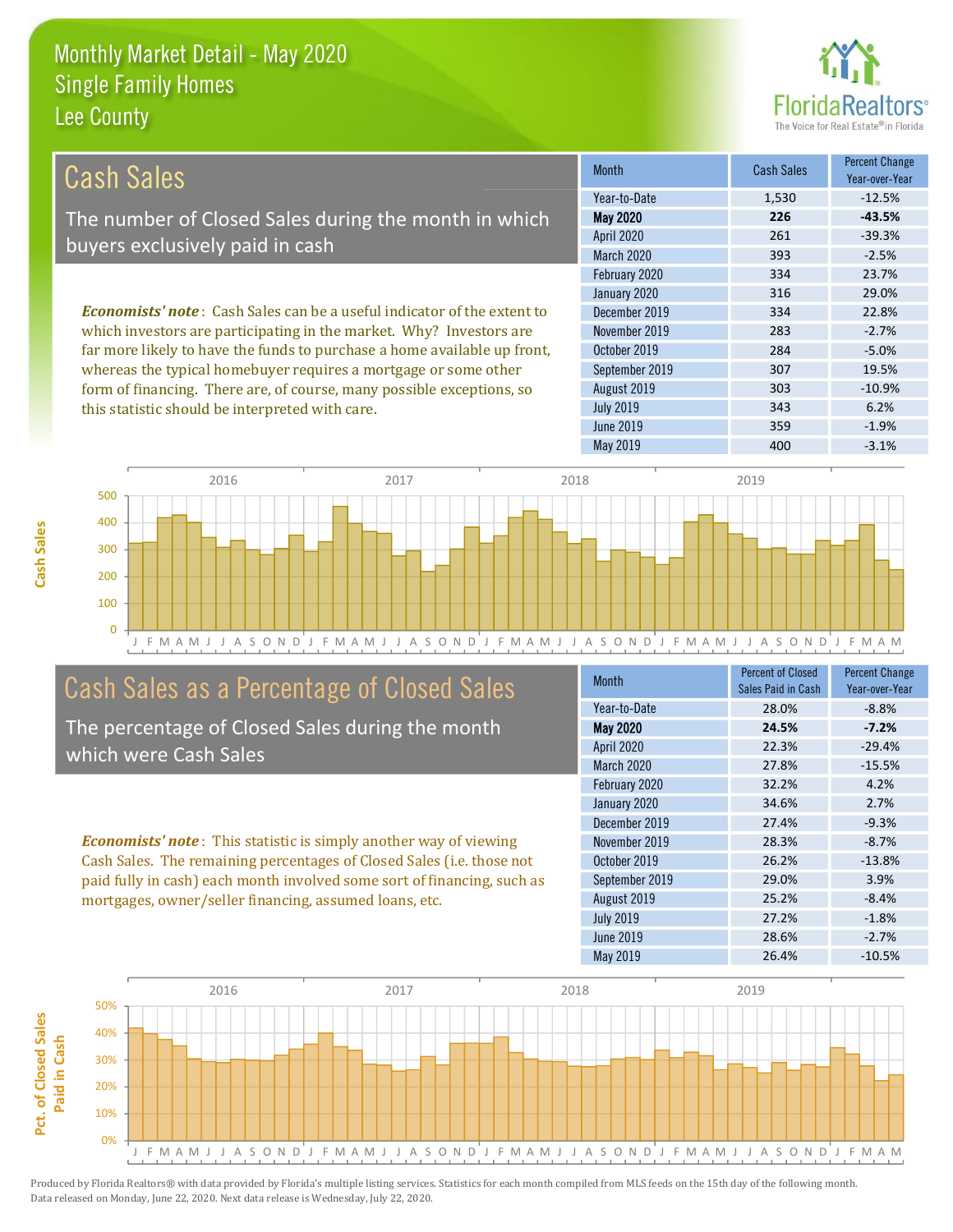

#### **Percent Change Median Sale Price Median Sale Price Month** Year-over-Year Year-to-Date \$270,000 3.8% The median sale price reported for the month (i.e. 50% **May 2020**  $-0.7%$ \$263,225 **April 2020**  $3.2%$ \$274,995 of sales were above and 50% of sales were below) **March 2020** \$279,000 11.4% February 2020 \$270,000 6.6% **Economists' note**: Median Sale Price is our preferred summary \$270,000 2.1% January 2020 statistic for price activity because, unlike Average Sale Price, Median December 2019 6.5% \$262,000 Sale Price is not sensitive to high sale prices for small numbers of November 2019 \$262,500 5.0% homes that may not be characteristic of the market area. Keep in mind October 2019 \$255,934 3.6% that median price trends over time are not always solely caused by September 2019 \$252,250 3.0% 1.6% changes in the general value of local real estate. Median sale price only August 2019 \$255,000 reflects the values of the homes that sold each month, and the mix of **July 2019** \$260,000 2.0% **June 2019** \$255,006 2.0% the types of homes that sell can change over time. **May 2019** \$265,000 1.6%



## **Average Sale Price**

The average sale price reported for the month (i.e. total sales in dollars divided by the number of sales)

Economists' note: Usually, we prefer Median Sale Price over Average Sale Price as a summary statistic for home prices. However, Average Sale Price does have its uses-particularly when it is analyzed alongside the Median Sale Price. For one, the relative difference between the two statistics can provide some insight into the market for higher-end homes in an area.

| <b>Month</b>      | <b>Average Sale Price</b> | <b>Percent Change</b><br>Year-over-Year |
|-------------------|---------------------------|-----------------------------------------|
| Year-to-Date      | \$374,184                 | 6.0%                                    |
| <b>May 2020</b>   | \$352,762                 | $-6.2%$                                 |
| April 2020        | \$388,475                 | 10.4%                                   |
| <b>March 2020</b> | \$373,849                 | 10.0%                                   |
| February 2020     | \$367,622                 | 6.5%                                    |
| January 2020      | \$385,530                 | 13.8%                                   |
| December 2019     | \$346,857                 | 6.3%                                    |
| November 2019     | \$335,357                 | 1.6%                                    |
| October 2019      | \$334,658                 | 2.3%                                    |
| September 2019    | \$326,642                 | 4.3%                                    |
| August 2019       | \$316,241                 | $-3.2%$                                 |
| <b>July 2019</b>  | \$353,488                 | 0.8%                                    |
| <b>June 2019</b>  | \$362,415                 | 2.7%                                    |
| <b>May 2019</b>   | \$375,899                 | 3.3%                                    |

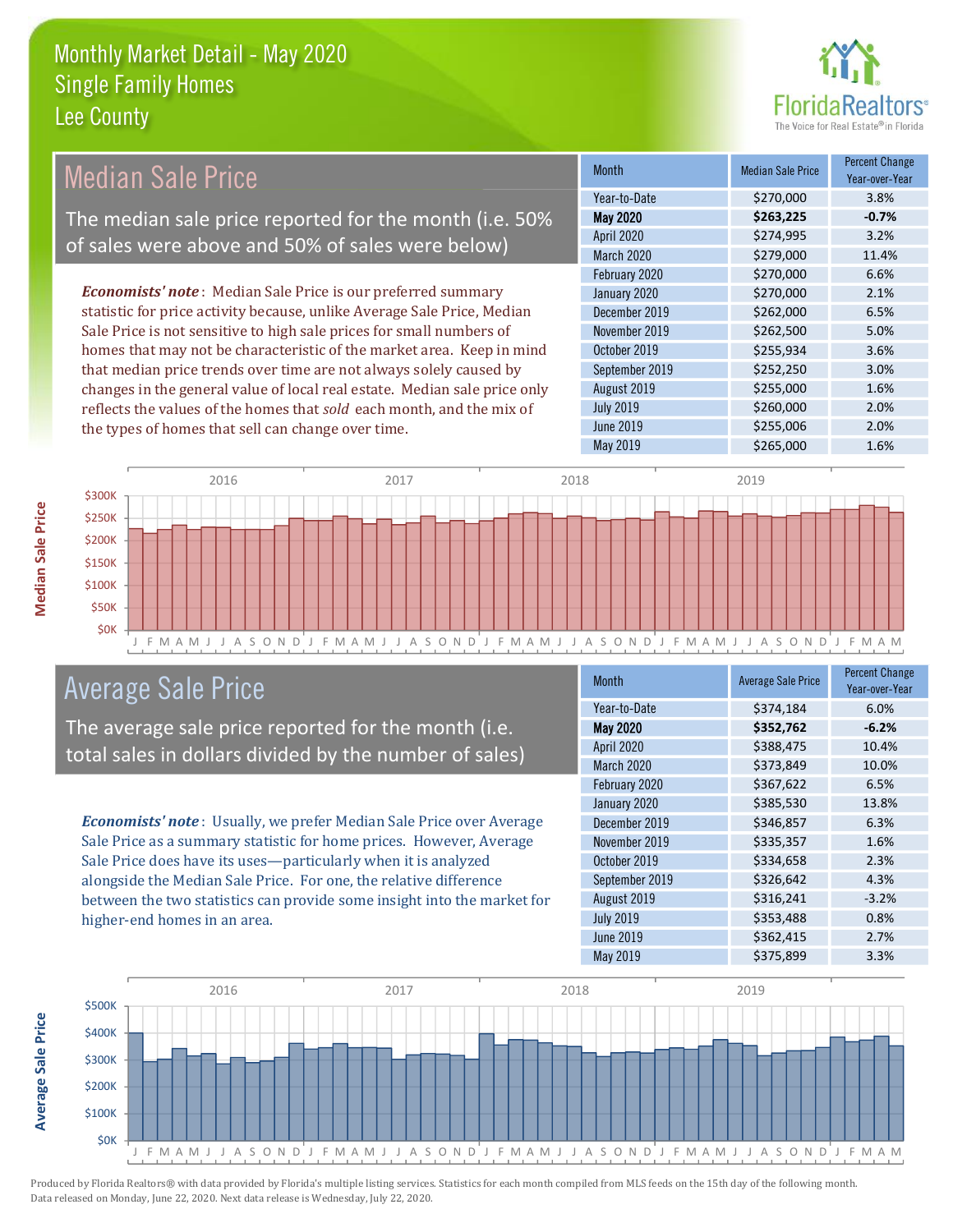

### **Ollar Volume**

The sum of the sale prices for all sales which closed during the month

**Economists' note**: Dollar Volume is simply the sum of all sale prices in a given time period, and can quickly be calculated by multiplying Closed Sales by Average Sale Price. It is a strong indicator of the health of the real estate industry in a market, and is of particular interest to real estate professionals, investors, analysts, and government agencies. Potential home sellers and home buyers, on the other hand, will likely be better served by paying attention to trends in the two components of Dollar Volume (i.e. sales and prices) individually.

| <b>Month</b>     | Dollar Volume   | <b>Percent Change</b><br>Year-over-Year |
|------------------|-----------------|-----------------------------------------|
| Year-to-Date     | \$2.0 Billion   | 1.4%                                    |
| <b>May 2020</b>  | \$326.0 Million | $-42.7%$                                |
| April 2020       | \$454.5 Million | $-5.2%$                                 |
| March 2020       | \$529.0 Million | 27.2%                                   |
| February 2020    | \$380.9 Million | 26.1%                                   |
| January 2020     | \$351.6 Million | 42.5%                                   |
| December 2019    | \$423.5 Million | 44.0%                                   |
| November 2019    | \$335.7 Million | 8.3%                                    |
| October 2019     | \$362.8 Million | 12.9%                                   |
| September 2019   | \$345.6 Million | 19.7%                                   |
| August 2019      | \$380.4 Million | $-5.9%$                                 |
| <b>July 2019</b> | \$445.7 Million | 9.1%                                    |
| <b>June 2019</b> | \$455.6 Million | 3.8%                                    |
| May 2019         | \$569.1 Million | 11.7%                                   |



# Median Percent of Original List Price Received

The median of the sale price (as a percentage of the original list price) across all properties selling during the month

**Economists' note:** The Median Percent of Original List Price Received is useful as an indicator of market recovery, since it typically rises as buyers realize that the market may be moving away from them and they need to match the selling price (or better it) in order to get a contract on the house. This is usually the last measure to indicate a market has shifted from down to up, so it is what we would call a lagging indicator.

| <b>Month</b>      | Med. Pct. of Orig.<br><b>List Price Received</b> | <b>Percent Change</b><br>Year-over-Year |
|-------------------|--------------------------------------------------|-----------------------------------------|
| Year-to-Date      | 96.1%                                            | 1.1%                                    |
| <b>May 2020</b>   | 96.0%                                            | 0.9%                                    |
| April 2020        | 96.0%                                            | 1.3%                                    |
| <b>March 2020</b> | 96.4%                                            | 1.4%                                    |
| February 2020     | 95.9%                                            | 0.6%                                    |
| January 2020      | 96.2%                                            | 0.9%                                    |
| December 2019     | 96.4%                                            | 0.7%                                    |
| November 2019     | 96.4%                                            | 1.0%                                    |
| October 2019      | 95.8%                                            | 0.1%                                    |
| September 2019    | 95.5%                                            | $-0.5%$                                 |
| August 2019       | 95.5%                                            | $-0.2%$                                 |
| <b>July 2019</b>  | 95.1%                                            | $-0.3%$                                 |
| <b>June 2019</b>  | 95.3%                                            | 0.3%                                    |
| May 2019          | 95.1%                                            | 0.2%                                    |

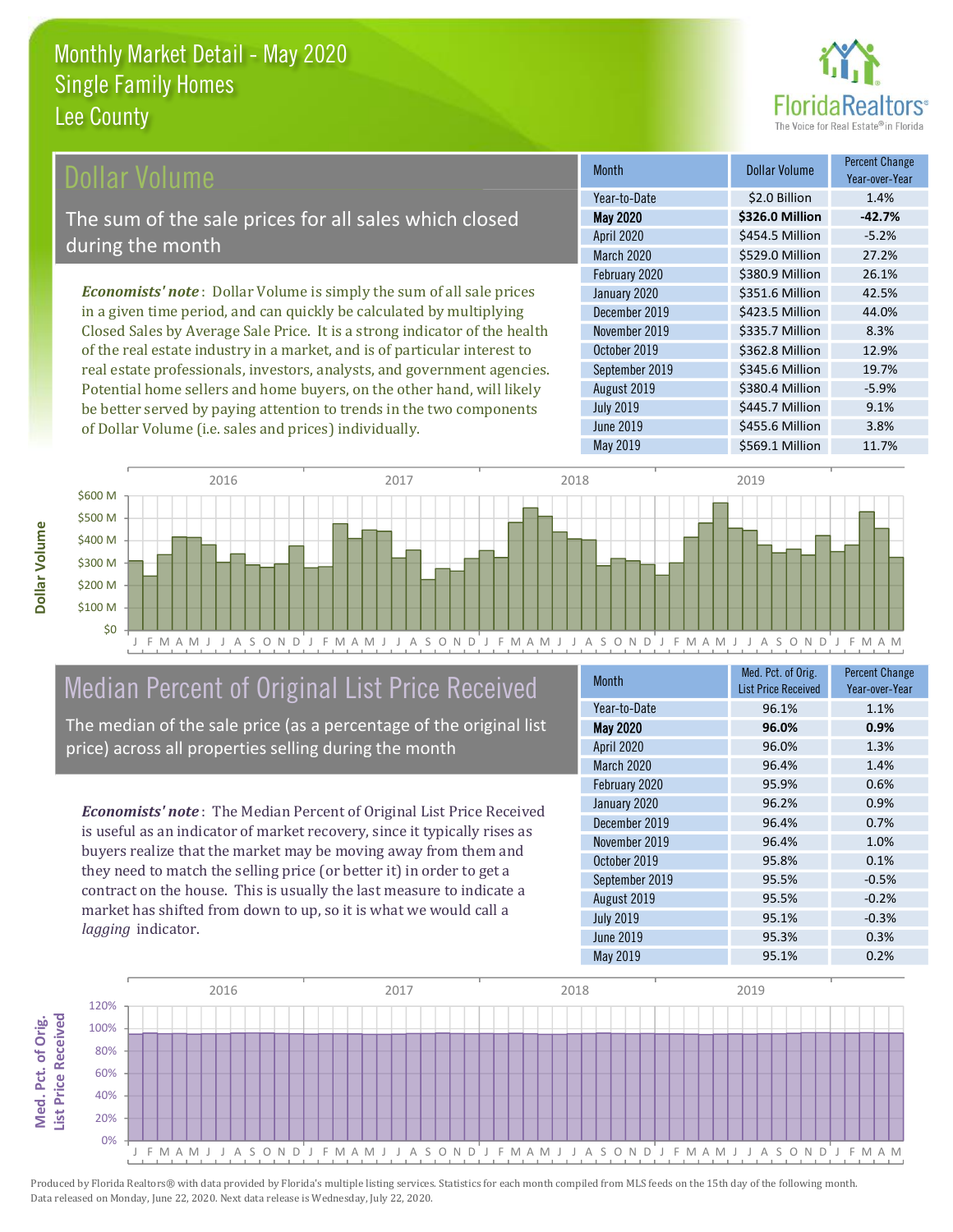

## **Median Time to Contract**

The median number of days between the listing date and contract date for all Closed Sales during the month

**Economists' note**: Like Time to Sale, Time to Contract is a measure of the length of the home selling process calculated for sales which closed during the month. The difference is that Time to Contract measures the number of days between the initial listing of a property and the signing of the contract which eventually led to the closing of the sale. When the gap between Median Time to Contract and Median Time to Sale grows, it is usually a sign of longer closing times and/or declining numbers of cash sales.

| <b>Month</b>     | <b>Median Time to</b><br>Contract | <b>Percent Change</b><br>Year-over-Year |
|------------------|-----------------------------------|-----------------------------------------|
| Year-to-Date     | 58 Days                           | $-17.1%$                                |
| <b>May 2020</b>  | 47 Days                           | $-30.9%$                                |
| April 2020       | 48 Days                           | $-32.4%$                                |
| March 2020       | 61 Days                           | $-15.3%$                                |
| February 2020    | 75 Days                           | 0.0%                                    |
| January 2020     | 58 Days                           | $-13.4%$                                |
| December 2019    | 57 Days                           | $-9.5%$                                 |
| November 2019    | 67 Days                           | 0.0%                                    |
| October 2019     | 72 Days                           | 22.0%                                   |
| September 2019   | 80 Days                           | 56.9%                                   |
| August 2019      | 82 Days                           | 20.6%                                   |
| <b>July 2019</b> | 73 Days                           | 10.6%                                   |
| <b>June 2019</b> | 71 Days                           | 9.2%                                    |
| May 2019         | 68 Days                           | 7.9%                                    |



## **Median Time to Sale**

**Median Time to** 

The median number of days between the listing date and closing date for all Closed Sales during the month

**Economists' note**: Time to Sale is a measure of the length of the home selling process, calculated as the number of days between the initial listing of a property and the closing of the sale. Median Time to Sale is the amount of time the "middle" property selling this month was on the market. That is, 50% of homes selling this month took less time to sell, and 50% of homes took *more* time to sell. Median Time to Sale gives a more accurate picture than Average Time to Sale, which can be skewed upward by small numbers of properties taking an abnormally long time to sell.

| <b>Month</b>     | <b>Median Time to Sale</b> | <b>Percent Change</b><br>Year-over-Year |
|------------------|----------------------------|-----------------------------------------|
| Year-to-Date     | 101 Days                   | $-9.0%$                                 |
| <b>May 2020</b>  | 91 Days                    | $-17.3%$                                |
| April 2020       | 92 Days                    | $-15.6%$                                |
| March 2020       | 104 Days                   | $-5.5%$                                 |
| February 2020    | 115 Days                   | 1.8%                                    |
| January 2020     | 99 Days                    | $-11.6%$                                |
| December 2019    | 100 Days                   | 4.2%                                    |
| November 2019    | 111 Days                   | 1.8%                                    |
| October 2019     | 114 Days                   | 9.6%                                    |
| September 2019   | 121 Days                   | 27.4%                                   |
| August 2019      | 121 Days                   | 9.0%                                    |
| <b>July 2019</b> | 115 Days                   | 6.5%                                    |
| <b>June 2019</b> | 112 Days                   | 4.7%                                    |
| May 2019         | 110 Days                   | 3.8%                                    |

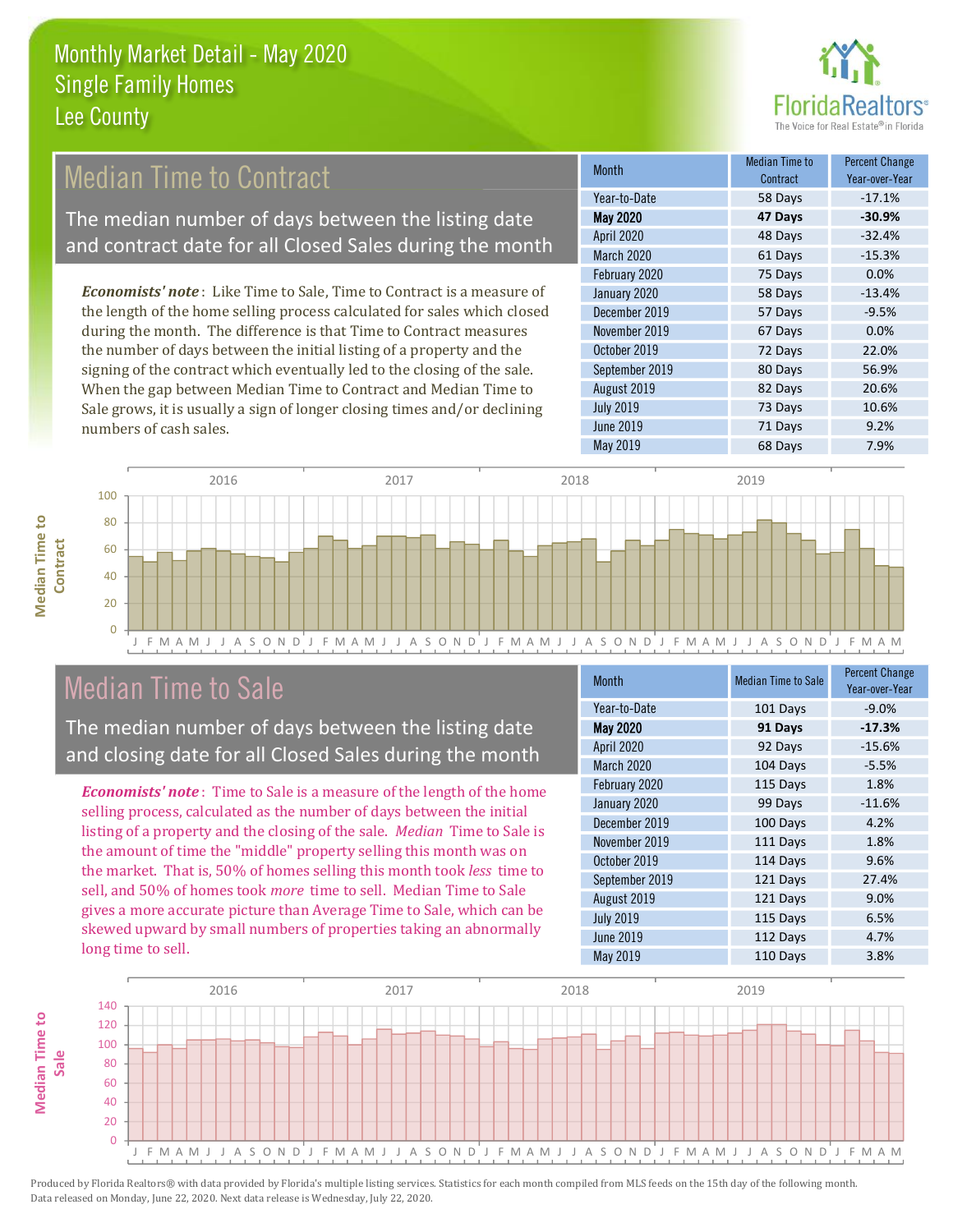distressed properties for sale.



4.5%

9.3%

| <b>New Pending Sales</b>                                                      | <b>Month</b>      | <b>New Pending Sales</b> | <b>Percent Change</b><br>Year-over-Year |
|-------------------------------------------------------------------------------|-------------------|--------------------------|-----------------------------------------|
|                                                                               | Year-to-Date      | 6.972                    | $-5.2%$                                 |
| The number of listed properties that went under                               | <b>May 2020</b>   | 1,559                    | 2.2%                                    |
| contract during the month                                                     | <b>April 2020</b> | 1,046                    | $-36.9%$                                |
|                                                                               | <b>March 2020</b> | 1,259                    | $-21.8%$                                |
|                                                                               | February 2020     | 1,594                    | 18.2%                                   |
| <b>Economists' note:</b> Because of the typical length of time it takes for a | January 2020      | 1,514                    | 24.9%                                   |
| sale to close, economists consider Pending Sales to be a decent               | December 2019     | 1,041                    | 22.2%                                   |
| indicator of potential future Closed Sales. It is important to bear in        | November 2019     | 1,175                    | 28.0%                                   |
| mind, however, that not all Pending Sales will be closed successfully.        | October 2019      | 1,275                    | 15.2%                                   |
| So, the effectiveness of Pending Sales as a future indicator of Closed        | September 2019    | 1,158                    | 19.6%                                   |
| Sales is susceptible to changes in market conditions such as the              | August 2019       | 1,261                    | 2.9%                                    |

**July 2019** 

**June 2019** 



# **New Listings**

The number of properties put onto the market during the month

availability of financing for homebuyers and the inventory of

Economists' note: New Listings tend to rise in delayed response to increasing prices, so they are often seen as a lagging indicator of market health. As prices rise, potential sellers raise their estimations of value—and in the most recent cycle, rising prices have freed up many potential sellers who were previously underwater on their mortgages. Note that in our calculations, we take care to not include properties that were recently taken off the market and quickly relisted, since these are not really new listings.

| <b>Month</b>      | <b>New Listings</b> | <b>Percent Change</b><br>Year-over-Year |
|-------------------|---------------------|-----------------------------------------|
| Year-to-Date      | 7,277               | $-12.6%$                                |
| <b>May 2020</b>   | 1,390               | $-1.6%$                                 |
| <b>April 2020</b> | 1,007               | $-33.7%$                                |
| March 2020        | 1,501               | $-9.1%$                                 |
| February 2020     | 1,583               | $-4.0%$                                 |
| January 2020      | 1,796               | $-14.4%$                                |
| December 2019     | 1,177               | $-5.7%$                                 |
| November 2019     | 1,384               | $-7.5%$                                 |
| October 2019      | 1,634               | 3.5%                                    |
| September 2019    | 1,229               | $-3.7%$                                 |
| August 2019       | 1,169               | $-17.8%$                                |
| <b>July 2019</b>  | 1,279               | $-5.7%$                                 |
| <b>June 2019</b>  | 1,184               | $-5.6%$                                 |
| May 2019          | 1,413               | $-3.2%$                                 |

1.333

1,385



Produced by Florida Realtors® with data provided by Florida's multiple listing services. Statistics for each month compiled from MLS feeds on the 15th day of the following month. Data released on Monday, June 22, 2020. Next data release is Wednesday, July 22, 2020.

**New Listings**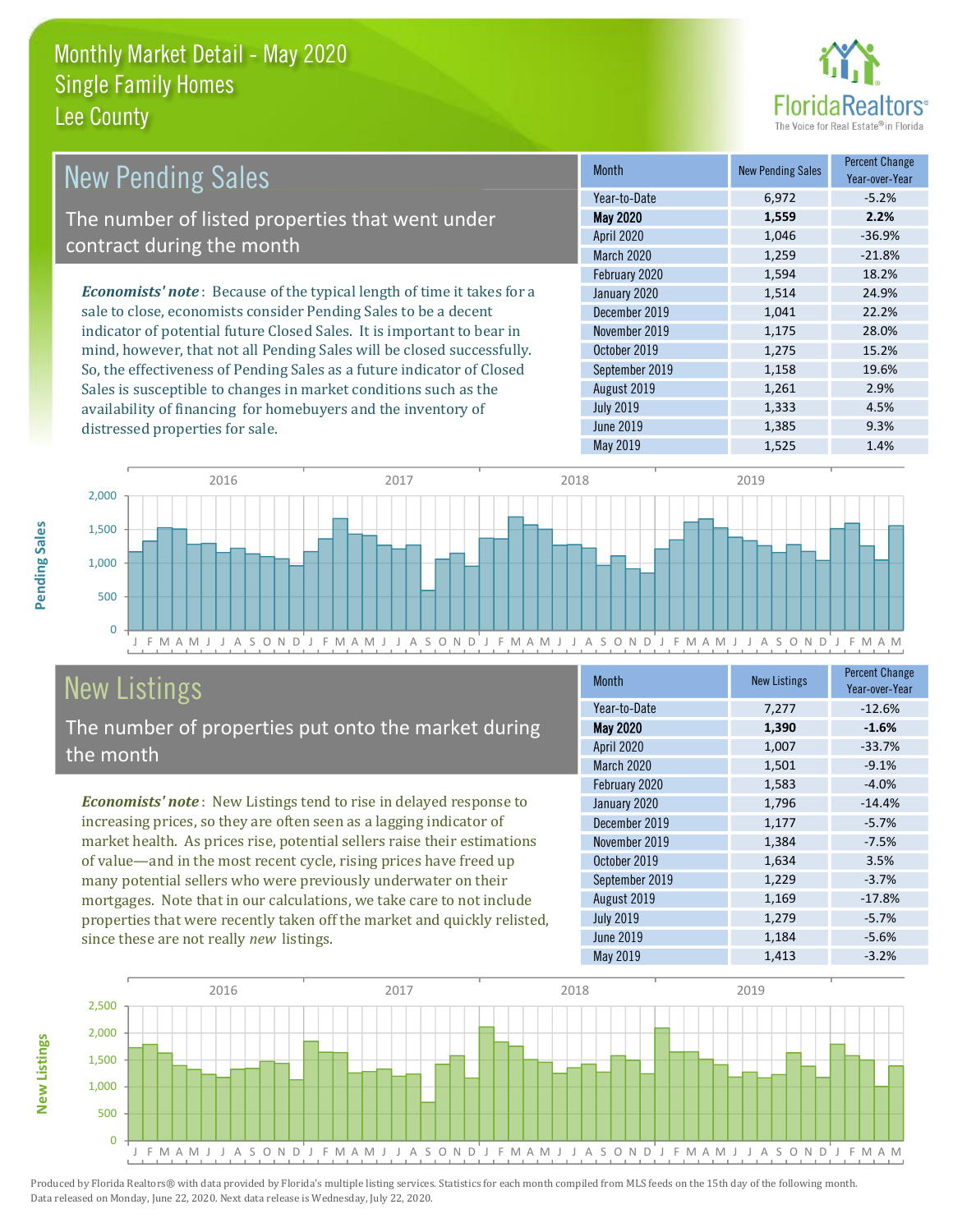

# **Inventory (Active Listings)**

The number of property listings active at the end of the month

**Economists' note:** There are a number of ways to define and calculate Inventory. Our method is to simply count the number of active listings on the last day of the month, and hold this number to compare with the same month the following year. Inventory rises when New Listings are outpacing the number of listings that go off-market (regardless of whether they actually sell). Likewise, it falls when New Listings aren't keeping up with the rate at which homes are going off-market.

| <b>Month</b>             | Inventory | <b>Percent Change</b><br>Year-over-Year |
|--------------------------|-----------|-----------------------------------------|
| <b>YTD (Monthly Avg)</b> | 5,194     | $-24.0%$                                |
| <b>May 2020</b>          | 4,522     | $-27.5%$                                |
| April 2020               | 5,112     | $-22.9%$                                |
| <b>March 2020</b>        | 5,416     | $-22.6%$                                |
| February 2020            | 5,402     | $-24.9%$                                |
| January 2020             | 5,519     | $-22.3%$                                |
| December 2019            | 5,312     | $-16.6%$                                |
| November 2019            | 5,322     | $-14.3%$                                |
| October 2019             | 5,281     | $-9.3%$                                 |
| September 2019           | 4,977     | $-8.6%$                                 |
| August 2019              | 5,100     | $-3.9%$                                 |
| <b>July 2019</b>         | 5,422     | 1.8%                                    |
| <b>June 2019</b>         | 5,724     | 5.6%                                    |
| <b>May 2019</b>          | 6,234     | 7.7%                                    |



## **Months Supply of Inventory**

An estimate of the number of months it will take to deplete the current Inventory given recent sales rates

**Economists' note:** MSI is a useful indicator of market conditions. The benchmark for a balanced market (favoring neither buyer nor seller) is 5.5 months of inventory. Anything higher is traditionally a buyers' market, and anything lower is a sellers' market. There is no single accepted way of calculating MSI. A common method is to divide current Inventory by the most recent month's Closed Sales count, but this count is a usually poor predictor of future Closed Sales due to seasonal cycles. To eliminate seasonal effects, we use the 12-month average of monthly Closed Sales instead.

| Month                    | <b>Months Supply</b> | <b>Percent Change</b><br>Year-over-Year |
|--------------------------|----------------------|-----------------------------------------|
| <b>YTD (Monthly Avg)</b> | 4.0                  | $-36.5%$                                |
| <b>May 2020</b>          | 4.0                  | $-29.8%$                                |
| April 2020               | 4.3                  | $-29.5%$                                |
| March 2020               | 4.5                  | $-29.7%$                                |
| February 2020            | 4.6                  | $-30.3%$                                |
| January 2020             | 4.7                  | $-27.7%$                                |
| December 2019            | 4.6                  | $-19.3%$                                |
| November 2019            | 4.7                  | $-14.5%$                                |
| October 2019             | 4.7                  | $-9.6%$                                 |
| September 2019           | 4.5                  | $-8.2%$                                 |
| August 2019              | 4.6                  | $-6.1%$                                 |
| <b>July 2019</b>         | 4.9                  | 0.0%                                    |
| <b>June 2019</b>         | 5.2                  | 2.0%                                    |
| May 2019                 | 5.7                  | 5.6%                                    |

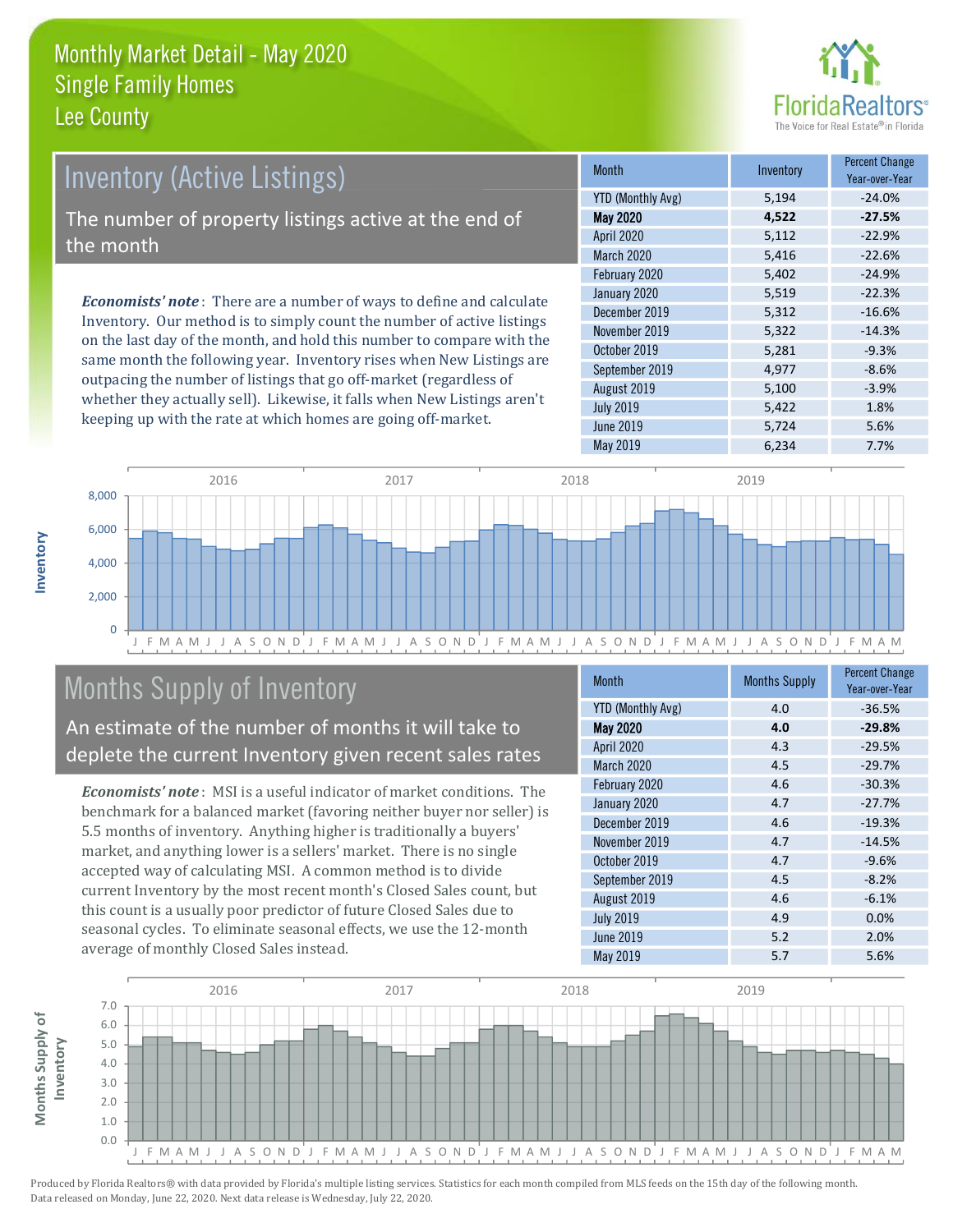

#### **Percent Change Closed Sales by Sale Price Closed Sales Sale Price** Year-over-Year Less than \$50,000  $-50.0%$  $\mathbf{1}$ The number of sales transactions which closed during  $$50.000 - $99.999$  $14$  $-36.4%$ the month 44  $-21.4%$  $$100,000 - $149,999$ **Economists' note:** Closed Sales are one of the simplest—yet most \$150,000 - \$199.999 156  $-42.9%$ important-indicators for the residential real estate market. When \$200.000 - \$249.999 203  $-38.1%$ comparing Closed Sales across markets of different sizes, we \$250,000 - \$299.999 142  $-36.3%$ recommend comparing the percent changes in sales rather than the number of sales. Closed Sales (and many other market metrics) are \$300,000 - \$399,999 161  $-36.9%$ affected by seasonal cycles, so actual trends are more accurately \$400,000 - \$599,999 126  $-37.9%$ represented by year-over-year changes (i.e. comparing a month's sales \$600.000 - \$999.999 53  $-41.1%$ to the amount of sales in the same month in the previous year), rather than changes from one month to the next. \$1,000,000 or more  $24$  $-61.3%$ ■ May 2019



#### **Median Time to Contract by Sale Price** The median number of days between the listing date and contract date for all Closed Sales during the month

**Economists' note**: Like Time to Sale. Time to Contract is a measure of the length of the home selling process calculated for sales which closed during the month. The difference is that Time to Contract measures the number of days between the initial listing of a property and the signing of the contract which eventually led to the closing of the sale. When the gap between Median Time to Contract and Median Time to Sale grows, it is usually a sign of longer closing times and/or declining numbers of cash sales.

| <b>Sale Price</b>     | Median Time to<br>Contract | <b>Percent Change</b><br>Year-over-Year |
|-----------------------|----------------------------|-----------------------------------------|
| Less than \$50,000    | 131 Days                   | 172.9%                                  |
| $$50,000 - $99,999$   | 16 Days                    | $-48.4%$                                |
| $$100,000 - $149,999$ | 31 Days                    | $-18.4%$                                |
| $$150,000 - $199,999$ | 48 Days                    | $-2.0%$                                 |
| \$200,000 - \$249,999 | 40 Days                    | $-33.3%$                                |
| \$250,000 - \$299,999 | 35 Days                    | $-60.7%$                                |
| \$300,000 - \$399,999 | 55 Days                    | $-42.7%$                                |
| \$400,000 - \$599,999 | 56 Days                    | $-31.7%$                                |
| \$600,000 - \$999,999 | 71 Days                    | $-28.3%$                                |
| \$1,000,000 or more   | 121 Davs                   | 47.6%                                   |



Produced by Florida Realtors® with data provided by Florida's multiple listing services. Statistics for each month compiled from MLS feeds on the 15th day of the following month. Data released on Monday, June 22, 2020. Next data release is Wednesday, July 22, 2020.

**Median Time to Contract**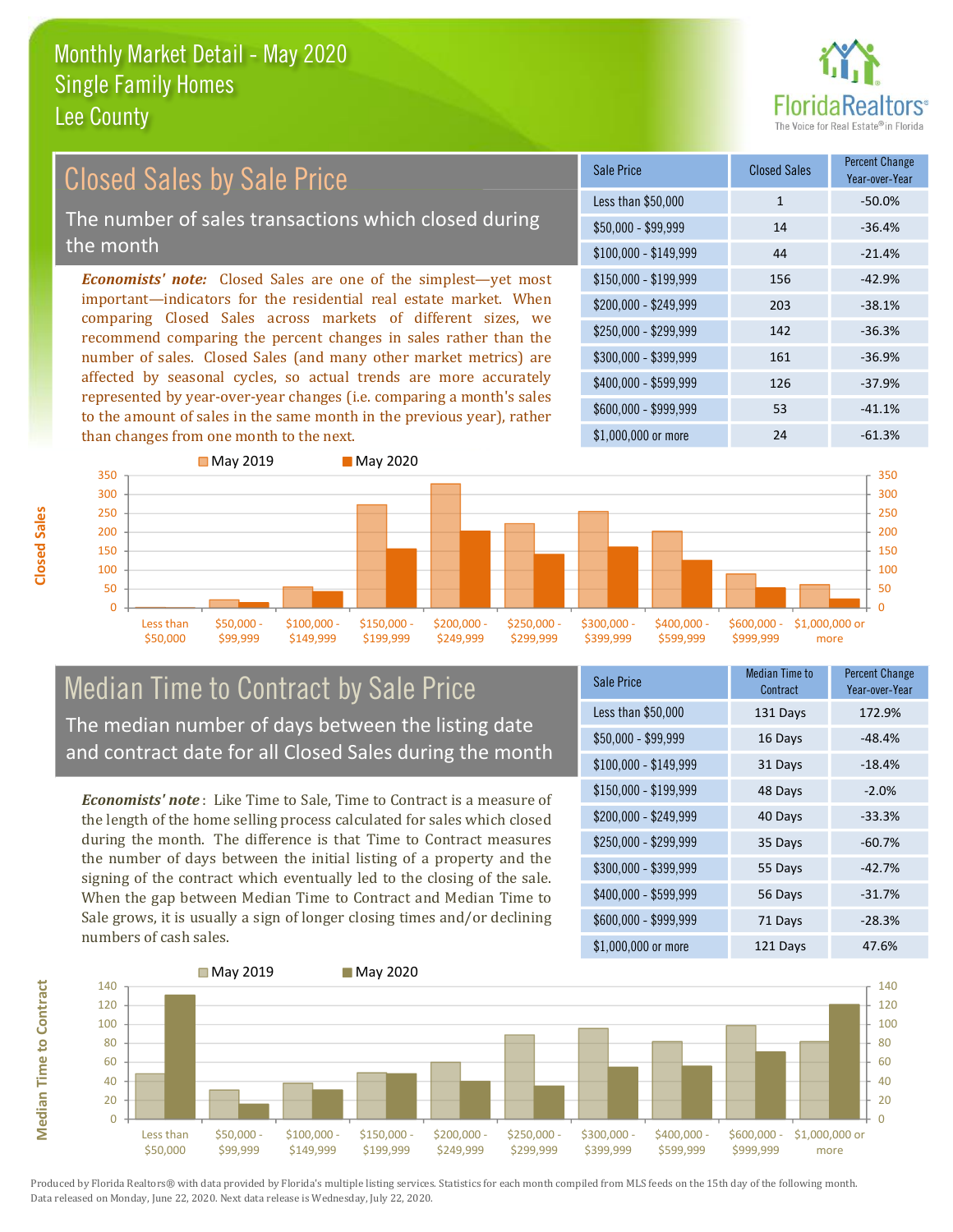

## **New Listings by Initial Listing Price** The number of properties put onto the market during

the month

Economists' note: New Listings tend to rise in delayed response to increasing prices, so they are often seen as a lagging indicator of market health. As prices rise, potential sellers raise their estimations of value—and in the most recent cycle, rising prices have freed up many potential sellers who were previously underwater on their mortgages. Note that in our calculations, we take care to not include properties that were recently taken off the market and quickly relisted, since these are not really new listings.

| <b>Initial Listing Price</b> | <b>New Listings</b> | <b>Percent Change</b><br>Year-over-Year |
|------------------------------|---------------------|-----------------------------------------|
| Less than \$50,000           | 0                   | $-100.0%$                               |
| $$50,000 - $99,999$          | 12                  | $-40.0%$                                |
| $$100,000 - $149,999$        | 47                  | $-6.0%$                                 |
| \$150,000 - \$199,999        | 145                 | $-45.3%$                                |
| \$200,000 - \$249,999        | 267                 | $-5.7%$                                 |
| \$250,000 - \$299,999        | 196                 | $-11.7%$                                |
| \$300,000 - \$399,999        | 283                 | 26.3%                                   |
| \$400,000 - \$599,999        | 205                 | $-1.0%$                                 |
| \$600,000 - \$999,999        | 155                 | 74.2%                                   |
| $$1.000.000$ or more         | 80                  | 63.3%                                   |



#### **Inventory by Current Listing Price** The number of property listings active at the end of the month

**Economists' note**: There are a number of ways to define and calculate Inventory. Our method is to simply count the number of active listings on the last day of the month, and hold this number to compare with the same month the following year. Inventory rises when New Listings are outpacing the number of listings that go off-market (regardless of whether they actually sell). Likewise, it falls when New Listings aren't keeping up with the rate at which homes are going off-market.

| <b>Current Listing Price</b> | Inventory | Percent Unange<br>Year-over-Year |
|------------------------------|-----------|----------------------------------|
| Less than \$50,000           | 0         | $-100.0%$                        |
| $$50,000 - $99,999$          | 17        | $-60.5%$                         |
| $$100,000 - $149,999$        | 112       | $-32.1%$                         |
| \$150,000 - \$199,999        | 369       | $-53.2%$                         |
| \$200,000 - \$249,999        | 598       | $-36.0%$                         |
| \$250,000 - \$299,999        | 549       | $-29.7%$                         |
| \$300,000 - \$399,999        | 804       | $-22.4%$                         |
| \$400,000 - \$599,999        | 877       | $-21.3%$                         |
| \$600,000 - \$999,999        | 658       | $-12.0%$                         |
| $$1$ 000 000 or more         | 528       | .12 50.                          |



Produced by Florida Realtors® with data provided by Florida's multiple listing services. Statistics for each month compiled from MLS feeds on the 15th day of the following month. Data released on Monday, June 22, 2020. Next data release is Wednesday, July 22, 2020.

nventory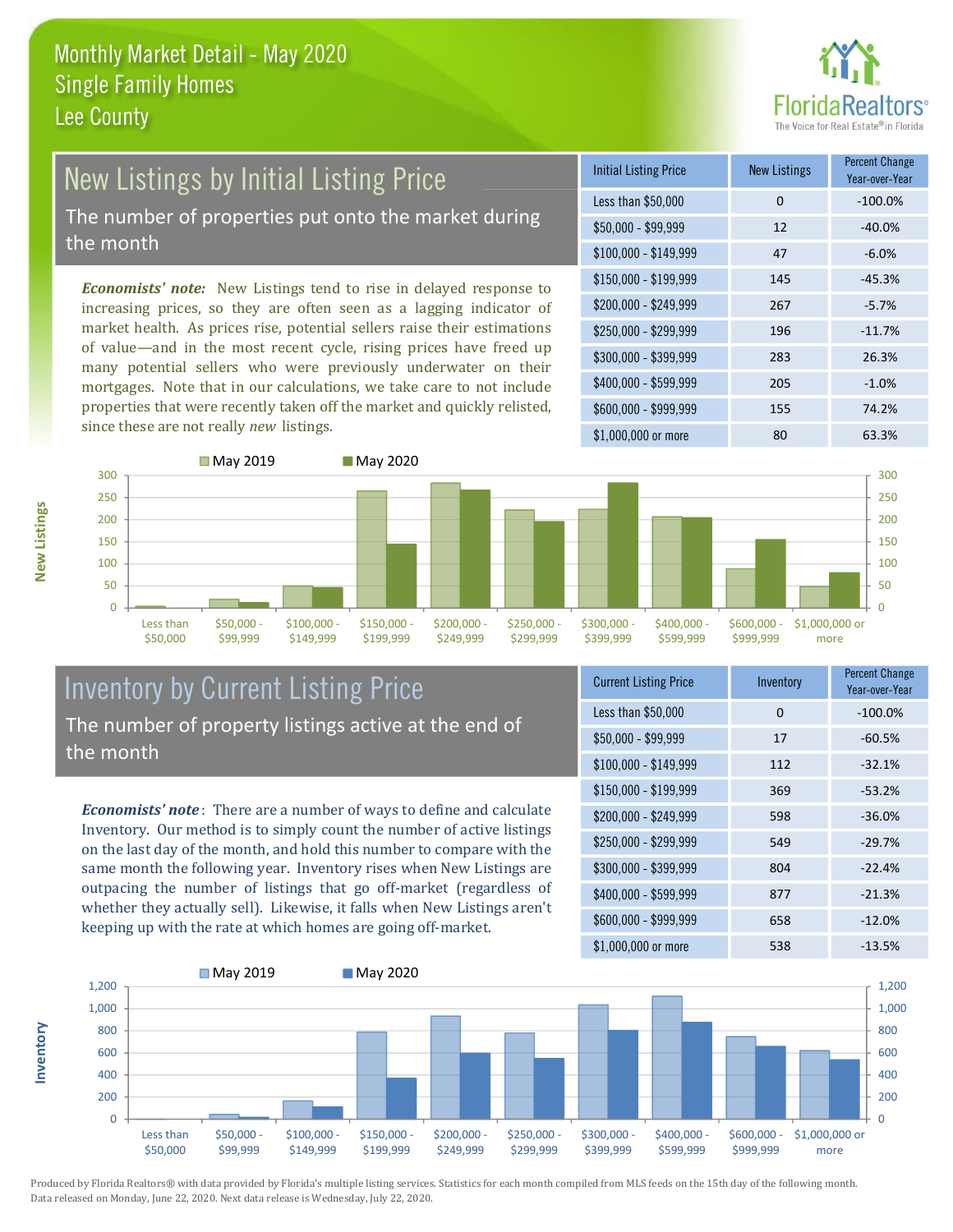Monthly Distressed Market - May 2020 **Single Family Homes** Lee County



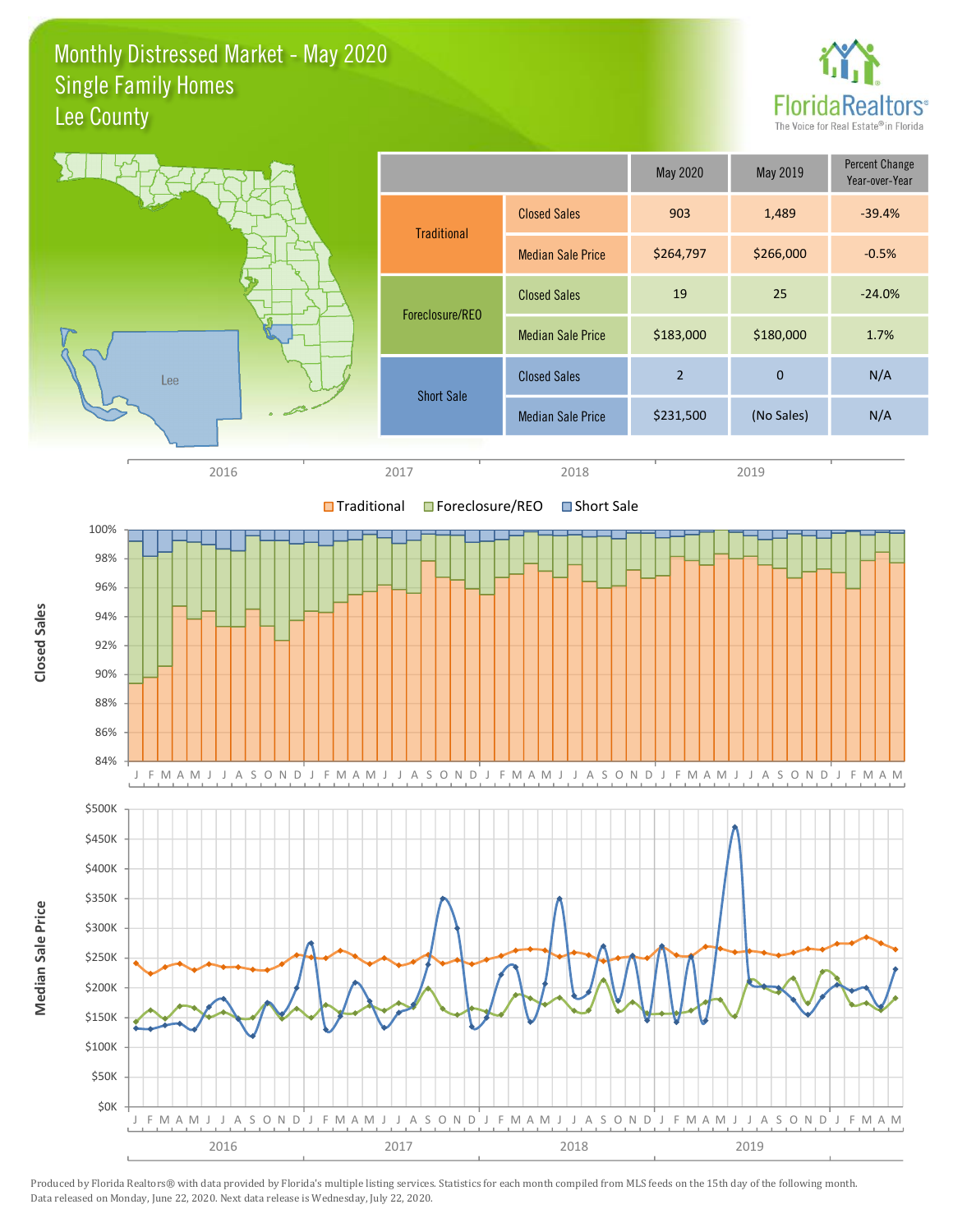



| <b>Summary Statistics</b>                                       | May 2020       | May 2019        | <b>Percent Change</b><br>Year-over-Year |
|-----------------------------------------------------------------|----------------|-----------------|-----------------------------------------|
| <b>Closed Sales</b>                                             | 365            | 802             | $-54.5%$                                |
| Paid in Cash                                                    | 183            | 448             | $-59.2%$                                |
| <b>Median Sale Price</b>                                        | \$200,000      | \$206,500       | $-3.1%$                                 |
| <b>Average Sale Price</b>                                       | \$251,752      | \$270,878       | $-7.1%$                                 |
| <b>Dollar Volume</b>                                            | \$91.9 Million | \$217.2 Million | $-57.7%$                                |
| <b>Median Percent of Original</b><br><b>List Price Received</b> | 94.5%          | 93.8%           | 0.7%                                    |
| <b>Median Time to Contract</b>                                  | 55 Days        | 74 Days         | $-25.7%$                                |
| <b>Median Time to Sale</b>                                      | 97 Days        | 112 Days        | $-13.4%$                                |
| <b>New Pending Sales</b>                                        | 577            | 730             | $-21.0%$                                |
| <b>New Listings</b>                                             | 728            | 593             | 22.8%                                   |
| <b>Pending Inventory</b>                                        | 689            | 841             | $-18.1%$                                |
| <b>Inventory (Active Listings)</b>                              | 2,827          | 3,410           | $-17.1%$                                |
| <b>Months Supply of Inventory</b>                               | 5.2            | 6.2             | $-16.1%$                                |

## **Closed Sales**

The number of sales transactions which closed during the month

**Economists' note:** Closed Sales are one of the simplest-yet most important-indicators for the residential real estate market. When comparing Closed Sales across markets of different sizes, we recommend comparing the percent changes in sales rather than the number of sales. Closed Sales (and many other market metrics) are affected by seasonal cycles, so actual trends are more accurately represented by year-over-year changes (i.e. comparing a month's sales to the amount of sales in the same month in the previous year), rather than changes from one month to the next.

| <b>Month</b>      | <b>Closed Sales</b> | Percent Change<br>Year-over-Year |
|-------------------|---------------------|----------------------------------|
| Year-to-Date      | 2,779               | $-13.2%$                         |
| <b>May 2020</b>   | 365                 | $-54.5%$                         |
| <b>April 2020</b> | 566                 | $-31.2%$                         |
| <b>March 2020</b> | 754                 | 16.4%                            |
| February 2020     | 605                 | 19.6%                            |
| January 2020      | 489                 | 15.9%                            |
| December 2019     | 615                 | 51.1%                            |
| November 2019     | 474                 | 4.9%                             |
| October 2019      | 512                 | 17.4%                            |
| September 2019    | 445                 | 0.0%                             |
| August 2019       | 493                 | $-12.1%$                         |
| <b>July 2019</b>  | 586                 | 17.2%                            |
| <b>June 2019</b>  | 592                 | 1.4%                             |
| <b>May 2019</b>   | 802                 | 8.7%                             |

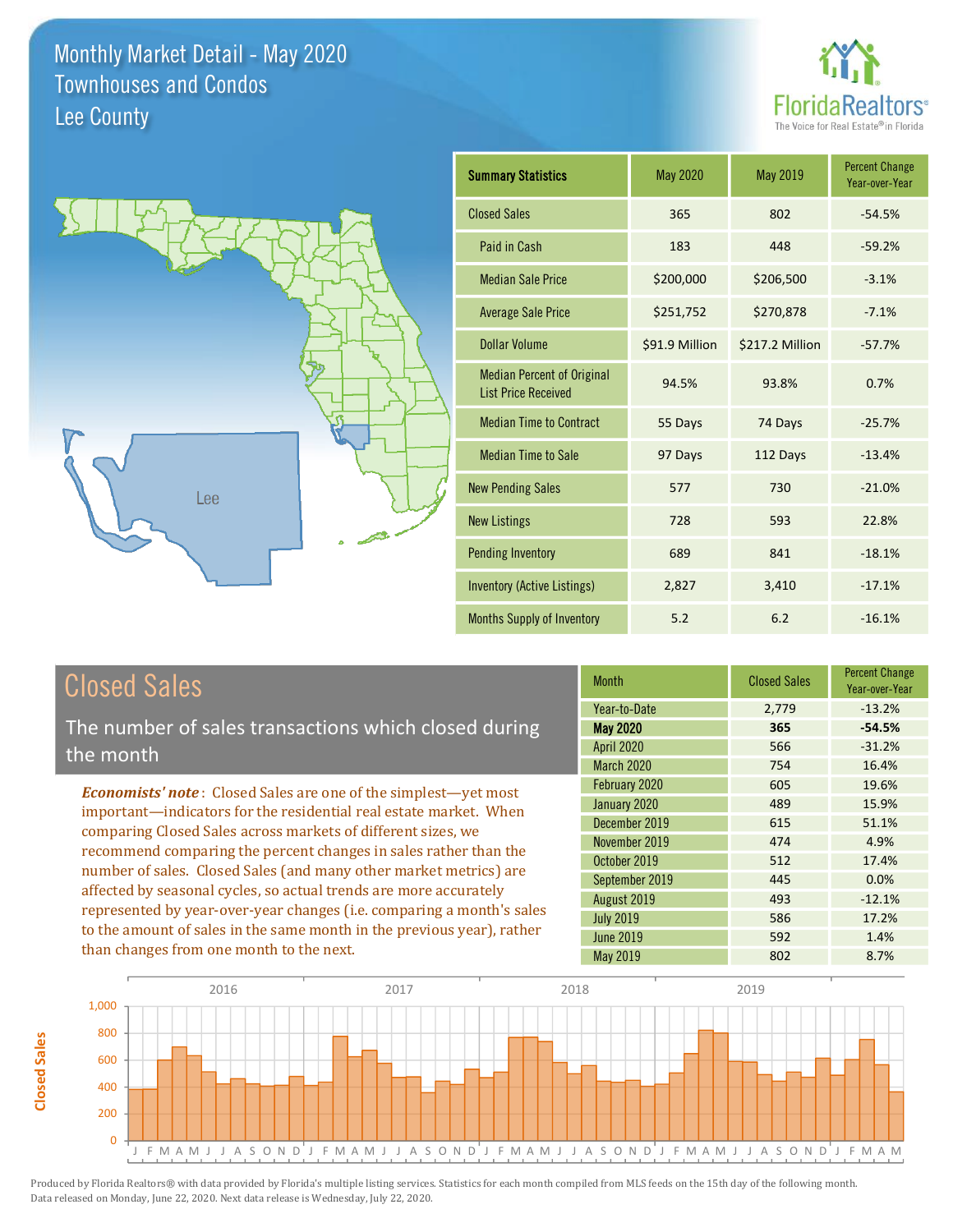

| Cash Sales                                                                     | <b>Month</b>      | <b>Cash Sales</b> | <b>Percent Change</b><br>Year-over-Year |
|--------------------------------------------------------------------------------|-------------------|-------------------|-----------------------------------------|
|                                                                                | Year-to-Date      | 1,540             | $-19.5%$                                |
| The number of Closed Sales during the month in which                           | <b>May 2020</b>   | 183               | $-59.2%$                                |
| buyers exclusively paid in cash                                                | <b>April 2020</b> | 272               | $-46.2%$                                |
|                                                                                | <b>March 2020</b> | 452               | 16.2%                                   |
|                                                                                | February 2020     | 359               | 10.8%                                   |
|                                                                                | January 2020      | 274               | 11.8%                                   |
| <b>Economists' note:</b> Cash Sales can be a useful indicator of the extent to | December 2019     | 342               | 44.9%                                   |
| which investors are participating in the market. Why? Investors are            | November 2019     | 247               | $-6.4%$                                 |
| far more likely to have the funds to purchase a home available up front,       | October 2019      | 245               | $-0.8%$                                 |

whereas the typical homebuyer requires a mortgage or some other form of financing. There are, of course, many possible exceptions, so this statistic should be interpreted with care.

| Month                | Cash Sales               | Year-over-Year |
|----------------------|--------------------------|----------------|
| Year-to-Date         | 1,540                    | $-19.5%$       |
| <b>May 2020</b>      | 183                      | $-59.2%$       |
| <b>April 2020</b>    | 272                      | $-46.2%$       |
| March 2020           | 452                      | 16.2%          |
| February 2020        | 359                      | 10.8%          |
| January 2020         | 274                      | 11.8%          |
| December 2019        | 342                      | 44.9%          |
| November 2019        | 247                      | $-6.4%$        |
| October 2019         | 245                      | $-0.8%$        |
| September 2019       | 234                      | 7.3%           |
| August 2019          | 242                      | $-12.3%$       |
| <b>July 2019</b>     | 296                      | 17.9%          |
| <b>June 2019</b>     | 327                      | 10.1%          |
| M <sub>2V</sub> 2010 | $\Lambda$ <sub>A</sub> Q | $11M\%$        |



## Cash Sales as a Percentage of Closed Sales

The percentage of Closed Sales during the month which were Cash Sales

**Economists' note:** This statistic is simply another way of viewing Cash Sales. The remaining percentages of Closed Sales (i.e. those not paid fully in cash) each month involved some sort of financing, such as mortgages, owner/seller financing, assumed loans, etc.

| <b>Month</b>      | <b>Percent of Closed</b><br>Sales Paid in Cash | <b>Percent Change</b><br>Year-over-Year |
|-------------------|------------------------------------------------|-----------------------------------------|
| Year-to-Date      | 55.4%                                          | $-7.2%$                                 |
| <b>May 2020</b>   | 50.1%                                          | $-10.4%$                                |
| <b>April 2020</b> | 48.1%                                          | $-21.8%$                                |
| <b>March 2020</b> | 59.9%                                          | $-0.2%$                                 |
| February 2020     | 59.3%                                          | $-7.3%$                                 |
| January 2020      | 56.0%                                          | $-3.6%$                                 |
| December 2019     | 55.6%                                          | $-4.1%$                                 |
| November 2019     | 52.1%                                          | $-10.8%$                                |
| October 2019      | 47.9%                                          | $-15.5%$                                |
| September 2019    | 52.6%                                          | 7.3%                                    |
| August 2019       | 49.1%                                          | $-0.2%$                                 |
| <b>July 2019</b>  | 50.5%                                          | 0.6%                                    |
| June 2019         | 55.2%                                          | 8.4%                                    |
| May 2019          | 55.9%                                          | 2.6%                                    |

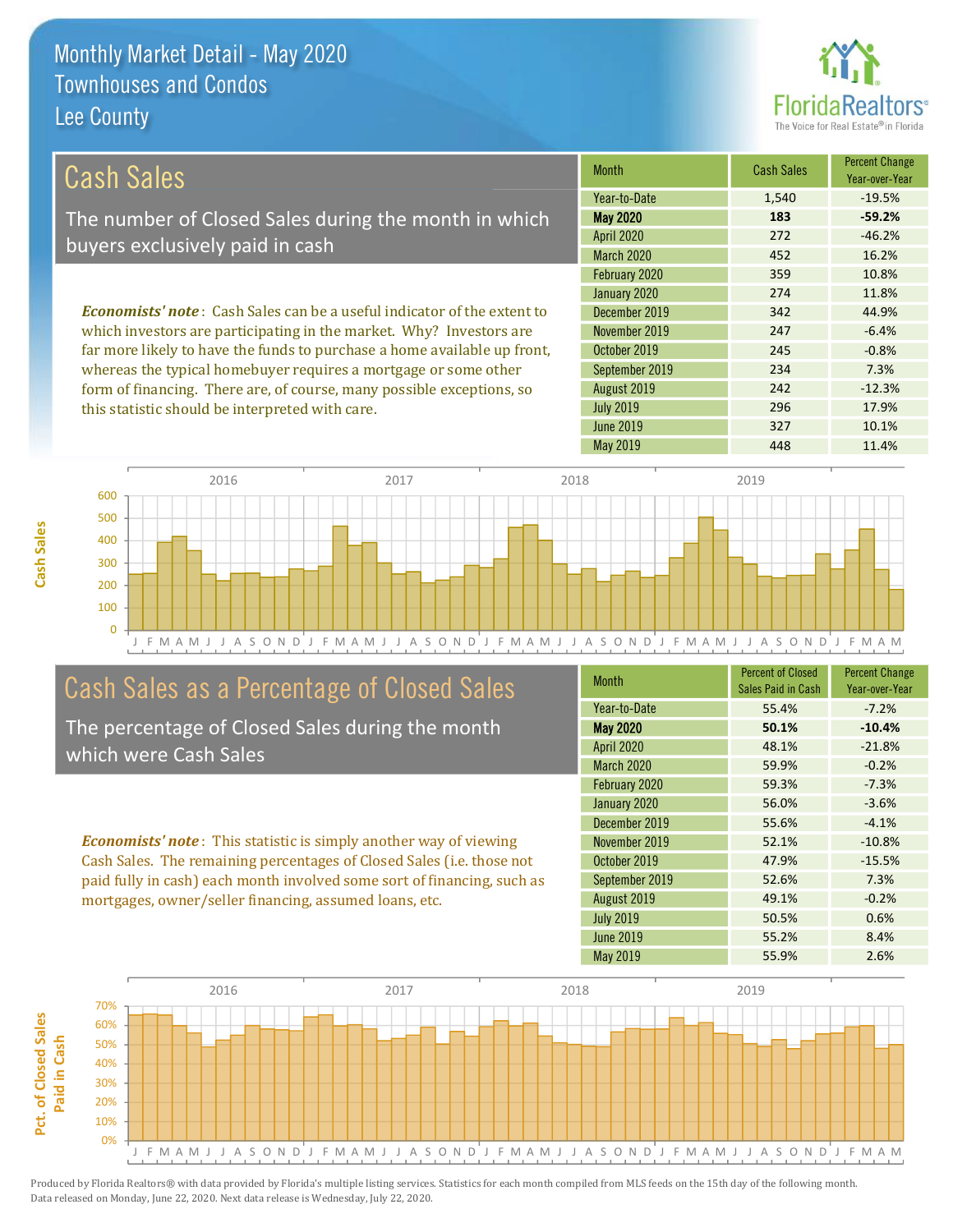

## **Median Sale Price**

The median sale price reported for the month (i.e. 50% of sales were above and 50% of sales were below)

**Economists' note**: Median Sale Price is our preferred summary statistic for price activity because, unlike Average Sale Price, Median Sale Price is not sensitive to high sale prices for small numbers of homes that may not be characteristic of the market area. Keep in mind that median price trends over time are not always solely caused by changes in the general value of local real estate. Median sale price only reflects the values of the homes that sold each month, and the mix of the types of homes that sell can change over time.

| <b>Month</b>      | <b>Median Sale Price</b> | <b>Percent Change</b><br>Year-over-Year |
|-------------------|--------------------------|-----------------------------------------|
| Year-to-Date      | \$205,000                | 3.5%                                    |
| <b>May 2020</b>   | \$200,000                | $-3.1%$                                 |
| <b>April 2020</b> | \$225,000                | 9.8%                                    |
| March 2020        | \$205,000                | 5.7%                                    |
| February 2020     | \$200,000                | 6.0%                                    |
| January 2020      | \$205,000                | 8.2%                                    |
| December 2019     | \$207,500                | 1.2%                                    |
| November 2019     | \$195,000                | 4.3%                                    |
| October 2019      | \$180,000                | $-5.0%$                                 |
| September 2019    | \$188,900                | $-1.6%$                                 |
| August 2019       | \$180,000                | $-4.3%$                                 |
| <b>July 2019</b>  | \$185,000                | 4.4%                                    |
| <b>June 2019</b>  | \$190,000                | $-5.0%$                                 |
| <b>May 2019</b>   | \$206,500                | 7.8%                                    |



## **Average Sale Price**

The average sale price reported for the month (i.e. total sales in dollars divided by the number of sales)

Economists' note: Usually, we prefer Median Sale Price over Average Sale Price as a summary statistic for home prices. However, Average Sale Price does have its uses-particularly when it is analyzed alongside the Median Sale Price. For one, the relative difference between the two statistics can provide some insight into the market for higher-end homes in an area.

| <b>Month</b>      | <b>Average Sale Price</b> | <b>Percent Change</b><br>Year-over-Year |
|-------------------|---------------------------|-----------------------------------------|
| Year-to-Date      | \$274,667                 | 6.1%                                    |
| <b>May 2020</b>   | \$251,752                 | $-7.1%$                                 |
| <b>April 2020</b> | \$309,858                 | 15.0%                                   |
| March 2020        | \$268,757                 | 5.8%                                    |
| February 2020     | \$253,985                 | 4.3%                                    |
| January 2020      | \$285,740                 | 18.7%                                   |
| December 2019     | \$263,489                 | $-13.4%$                                |
| November 2019     | \$241,365                 | $-3.6%$                                 |
| October 2019      | \$223,428                 | $-4.8%$                                 |
| September 2019    | \$236,139                 | $-0.6%$                                 |
| August 2019       | \$235,635                 | 3.6%                                    |
| <b>July 2019</b>  | \$225,300                 | 1.4%                                    |
| <b>June 2019</b>  | \$251,648                 | $-2.0%$                                 |
| <b>May 2019</b>   | \$270,878                 | 11.1%                                   |



**Average Sale Price** 

**Median Sale Price**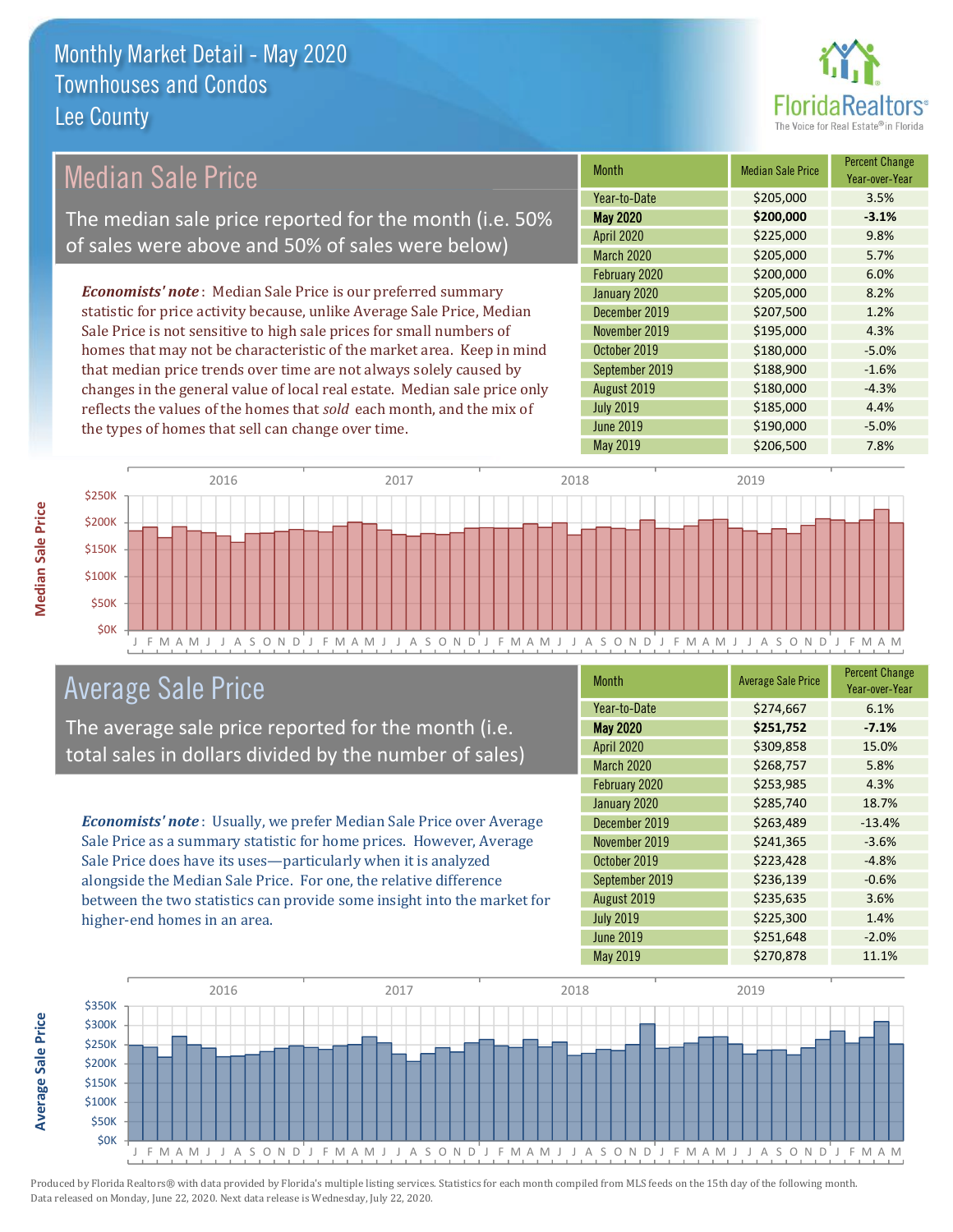

### ollar Volume

The sum of the sale prices for all sales which closed during the month

**Economists' note**: Dollar Volume is simply the sum of all sale prices in a given time period, and can quickly be calculated by multiplying Closed Sales by Average Sale Price. It is a strong indicator of the health of the real estate industry in a market, and is of particular interest to real estate professionals, investors, analysts, and government agencies. Potential home sellers and home buyers, on the other hand, will likely be better served by paying attention to trends in the two components of Dollar Volume (i.e. sales and prices) individually.

| <b>Month</b>      | Dollar Volume   | <b>Percent Change</b><br>Year-over-Year |
|-------------------|-----------------|-----------------------------------------|
| Year-to-Date      | \$763.3 Million | $-7.8%$                                 |
| <b>May 2020</b>   | \$91.9 Million  | $-57.7%$                                |
| <b>April 2020</b> | \$175.4 Million | $-20.9%$                                |
| March 2020        | \$202.6 Million | 23.1%                                   |
| February 2020     | \$153.7 Million | 24.8%                                   |
| January 2020      | \$139.7 Million | 37.6%                                   |
| December 2019     | \$162.0 Million | 30.8%                                   |
| November 2019     | \$114.4 Million | 1.1%                                    |
| October 2019      | \$114.4 Million | 11.8%                                   |
| September 2019    | \$105.1 Million | $-0.6%$                                 |
| August 2019       | \$116.2 Million | $-8.9%$                                 |
| <b>July 2019</b>  | \$132.0 Million | 18.8%                                   |
| <b>June 2019</b>  | \$149.0 Million | $-0.7%$                                 |
| May 2019          | \$217.2 Million | 20.7%                                   |



# Median Percent of Original List Price Received

The median of the sale price (as a percentage of the original list price) across all properties selling during the month

**Economists' note:** The Median Percent of Original List Price Received is useful as an indicator of market recovery, since it typically rises as buyers realize that the market may be moving away from them and they need to match the selling price (or better it) in order to get a contract on the house. This is usually the last measure to indicate a market has shifted from down to up, so it is what we would call a lagging indicator.

| <b>Month</b>      | Med. Pct. of Orig.<br><b>List Price Received</b> | <b>Percent Change</b><br>Year-over-Year |
|-------------------|--------------------------------------------------|-----------------------------------------|
| Year-to-Date      | 95.0%                                            | 0.8%                                    |
| <b>May 2020</b>   | 94.5%                                            | 0.7%                                    |
| <b>April 2020</b> | 95.1%                                            | 1.2%                                    |
| <b>March 2020</b> | 95.3%                                            | 0.8%                                    |
| February 2020     | 94.7%                                            | 0.4%                                    |
| January 2020      | 95.2%                                            | 0.4%                                    |
| December 2019     | 95.1%                                            | 0.1%                                    |
| November 2019     | 95.0%                                            | $-0.2%$                                 |
| October 2019      | 94.9%                                            | $-0.1%$                                 |
| September 2019    | 94.4%                                            | 0.3%                                    |
| August 2019       | 94.3%                                            | 0.0%                                    |
| <b>July 2019</b>  | 93.8%                                            | $-0.1%$                                 |
| <b>June 2019</b>  | 94.5%                                            | 0.9%                                    |
| May 2019          | 93.8%                                            | 0.0%                                    |

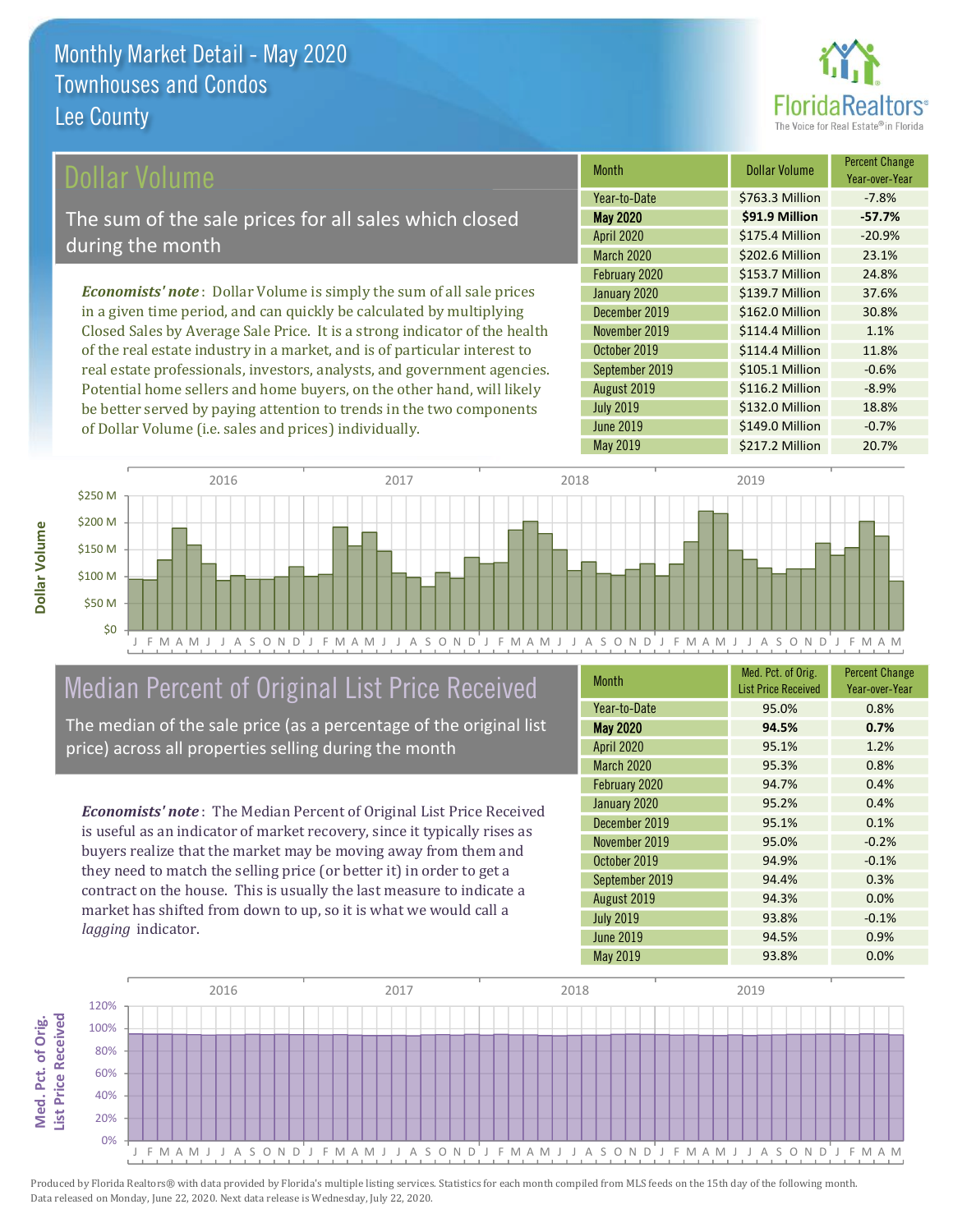

## **Median Time to Contract**

The median number of days between the listing date and contract date for all Closed Sales during the month

**Economists' note**: Like Time to Sale, Time to Contract is a measure of the length of the home selling process calculated for sales which closed during the month. The difference is that Time to Contract measures the number of days between the initial listing of a property and the signing of the contract which eventually led to the closing of the sale. When the gap between Median Time to Contract and Median Time to Sale grows, it is usually a sign of longer closing times and/or declining numbers of cash sales.

| Month             | <b>Median Time to</b><br>Contract | <b>Percent Change</b><br>Year-over-Year |
|-------------------|-----------------------------------|-----------------------------------------|
| Year-to-Date      | 62 Days                           | $-16.2%$                                |
| <b>May 2020</b>   | 55 Days                           | $-25.7%$                                |
| <b>April 2020</b> | 45 Days                           | $-41.6%$                                |
| March 2020        | 70 Days                           | 18.6%                                   |
| February 2020     | 73 Days                           | $-15.1%$                                |
| January 2020      | 64 Days                           | $-16.9%$                                |
| December 2019     | 69 Days                           | 0.0%                                    |
| November 2019     | 67 Days                           | $-4.3%$                                 |
| October 2019      | 83 Days                           | 10.7%                                   |
| September 2019    | 88 Days                           | $-17.8%$                                |
| August 2019       | 88 Days                           | 0.0%                                    |
| <b>July 2019</b>  | 92 Days                           | 22.7%                                   |
| <b>June 2019</b>  | 75 Days                           | $-14.8%$                                |
| May 2019          | 74 Days                           | 4.2%                                    |



## **Median Time to Sale**

**Median Time to** 

Contract

The median number of days between the listing date and closing date for all Closed Sales during the month

**Economists' note**: Time to Sale is a measure of the length of the home selling process, calculated as the number of days between the initial listing of a property and the closing of the sale. Median Time to Sale is the amount of time the "middle" property selling this month was on the market. That is, 50% of homes selling this month took less time to sell, and 50% of homes took *more* time to sell. Median Time to Sale gives a more accurate picture than Average Time to Sale, which can be skewed upward by small numbers of properties taking an abnormally long time to sell.

| <b>Month</b>      | <b>Median Time to Sale</b> | <b>Percent Change</b><br>Year-over-Year |
|-------------------|----------------------------|-----------------------------------------|
| Year-to-Date      | 97 Days                    | $-11.8%$                                |
| <b>May 2020</b>   | 97 Days                    | $-13.4%$                                |
| April 2020        | 85 Days                    | $-22.0%$                                |
| <b>March 2020</b> | 102 Days                   | 6.3%                                    |
| February 2020     | 102 Days                   | $-9.7%$                                 |
| January 2020      | 101 Days                   | $-12.2%$                                |
| December 2019     | 100 Days                   | $-4.8%$                                 |
| November 2019     | 105 Days                   | 5.0%                                    |
| October 2019      | 121 Days                   | 7.1%                                    |
| September 2019    | 132 Days                   | $-9.6%$                                 |
| August 2019       | 128 Days                   | $-3.8%$                                 |
| <b>July 2019</b>  | 128 Days                   | 10.3%                                   |
| <b>June 2019</b>  | 114 Days                   | $-8.1%$                                 |
| May 2019          | 112 Days                   | 3.7%                                    |

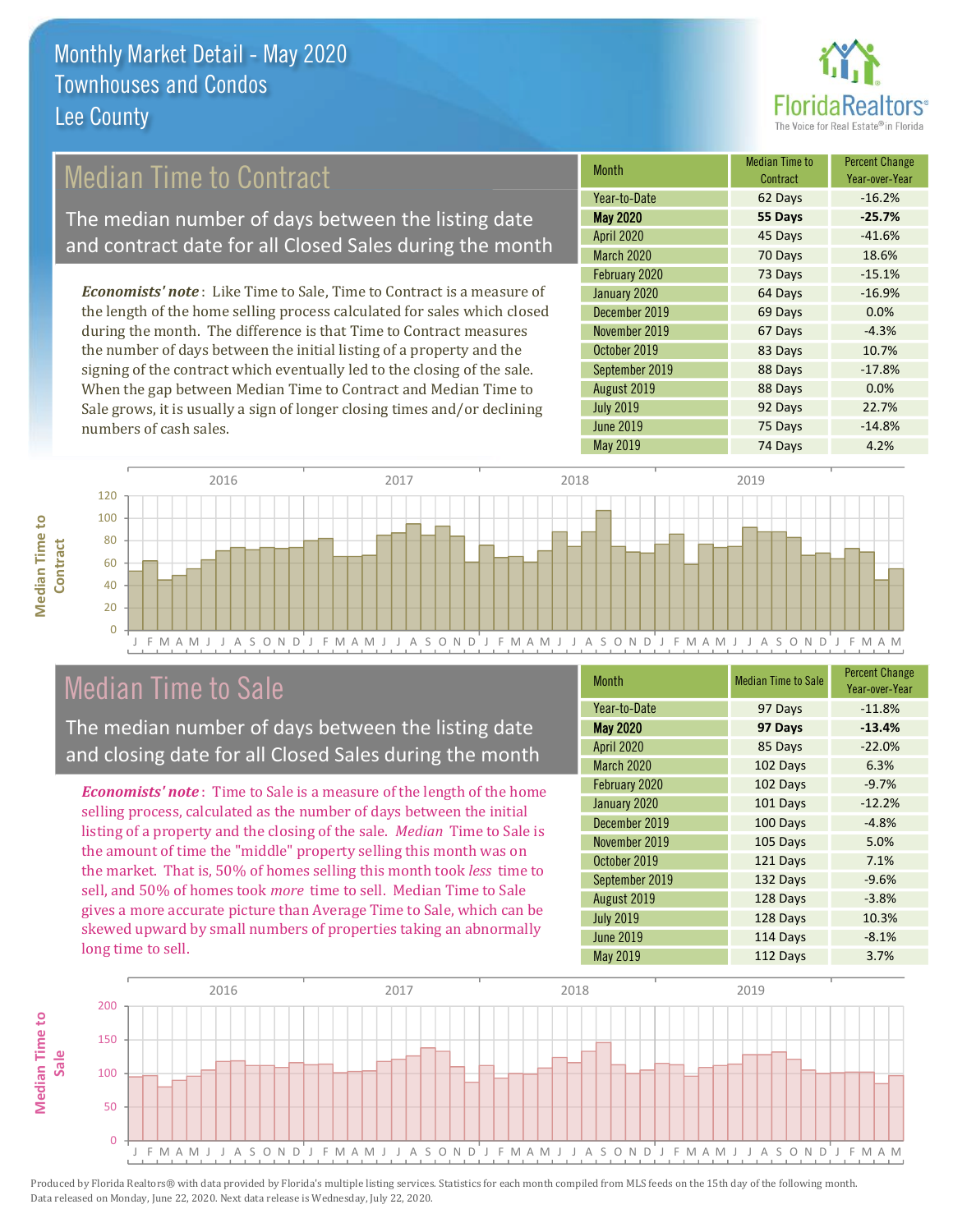distressed properties for sale.



1.0%

 $-4.3%$ 

2.6%

15.3%

| <b>New Pending Sales</b>                                                       | <b>Month</b>      | <b>New Pending Sales</b> | <b>Percent Change</b><br>Year-over-Year |
|--------------------------------------------------------------------------------|-------------------|--------------------------|-----------------------------------------|
|                                                                                | Year-to-Date      | 3.241                    | $-16.1%$                                |
| The number of listed properties that went under                                | <b>May 2020</b>   | 577                      | $-21.0%$                                |
| contract during the month                                                      | <b>April 2020</b> | 356                      | $-56.2%$                                |
|                                                                                | March 2020        | 616                      | $-32.9%$                                |
|                                                                                | February 2020     | 910                      | 22.1%                                   |
| <b>Economists' note</b> : Because of the typical length of time it takes for a | January 2020      | 782                      | 19.2%                                   |
| sale to close, economists consider Pending Sales to be a decent                | December 2019     | 526                      | 34.2%                                   |
| indicator of potential future Closed Sales. It is important to bear in         | November 2019     | 594                      | 28.3%                                   |
| mind, however, that not all Pending Sales will be closed successfully.         | October 2019      | 564                      | 11.2%                                   |
| So, the effectiveness of Pending Sales as a future indicator of Closed         | September 2019    | 515                      | 15.5%                                   |

August 2019

**July 2019** 

**June 2019** 

May 2019



# **New Listings**

The number of properties put onto the market during the month

Sales is susceptible to changes in market conditions such as the

availability of financing for homebuyers and the inventory of

Economists' note: New Listings tend to rise in delayed response to increasing prices, so they are often seen as a lagging indicator of market health. As prices rise, potential sellers raise their estimations of value—and in the most recent cycle, rising prices have freed up many potential sellers who were previously underwater on their mortgages. Note that in our calculations, we take care to not include properties that were recently taken off the market and quickly relisted, since these are not really new listings.

| <b>Month</b>      | <b>New Listings</b> | <b>Percent Change</b><br>Year-over-Year |
|-------------------|---------------------|-----------------------------------------|
| Year-to-Date      | 3,719               | $-12.3%$                                |
| <b>May 2020</b>   | 728                 | 22.8%                                   |
| <b>April 2020</b> | 433                 | $-44.9%$                                |
| <b>March 2020</b> | 759                 | $-9.4%$                                 |
| February 2020     | 837                 | $-5.0%$                                 |
| January 2020      | 962                 | $-15.7%$                                |
| December 2019     | 602                 | $-8.9%$                                 |
| November 2019     | 722                 | $-12.8%$                                |
| October 2019      | 791                 | $-6.6%$                                 |
| September 2019    | 619                 | 10.9%                                   |
| August 2019       | 498                 | $-7.8%$                                 |
| <b>July 2019</b>  | 484                 | $-2.0%$                                 |
| <b>June 2019</b>  | 524                 | 8.5%                                    |
| May 2019          | 593                 | $-11.1%$                                |

531

535

590

730



Produced by Florida Realtors® with data provided by Florida's multiple listing services. Statistics for each month compiled from MLS feeds on the 15th day of the following month. Data released on Monday, June 22, 2020. Next data release is Wednesday, July 22, 2020.

**New Listings**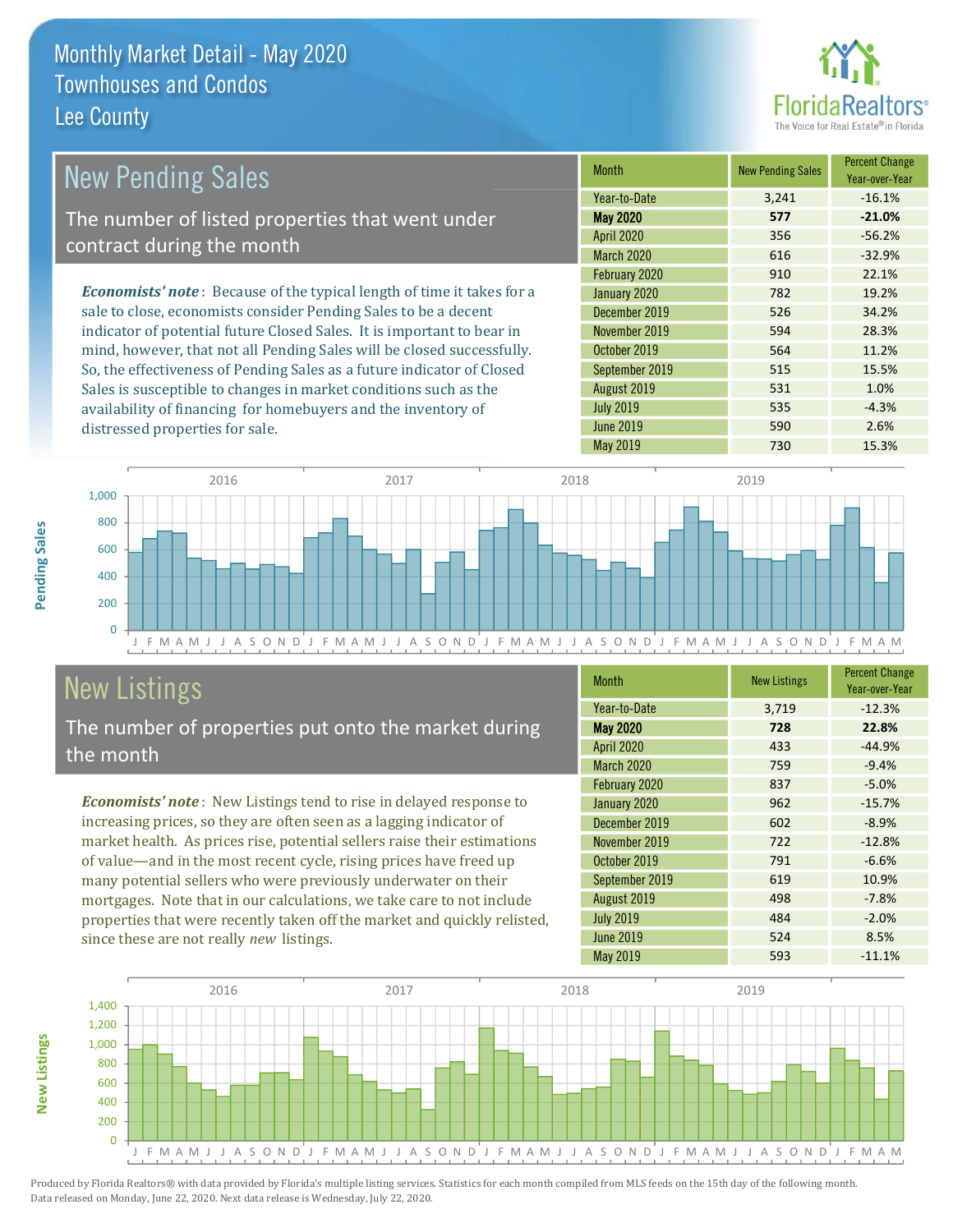

## **Inventory (Active Listings)**

The number of property listings active at the end of the month

**Economists' note:** There are a number of ways to define and calculate Inventory. Our method is to simply count the number of active listings on the last day of the month, and hold this number to compare with the same month the following year. Inventory rises when New Listings are outpacing the number of listings that go off-market (regardless of whether they actually sell). Likewise, it falls when New Listings aren't keeping up with the rate at which homes are going off-market.

| <b>Month</b>             | Inventory | <b>Percent Change</b><br>Year-over-Year |
|--------------------------|-----------|-----------------------------------------|
| <b>YTD (Monthly Avg)</b> | 2,991     | $-23.0%$                                |
| <b>May 2020</b>          | 2,827     | $-17.1%$                                |
| <b>April 2020</b>        | 2,970     | $-21.1%$                                |
| <b>March 2020</b>        | 3,042     | $-23.4%$                                |
| February 2020            | 3,008     | $-27.8%$                                |
| January 2020             | 3,106     | $-24.4%$                                |
| December 2019            | 2,985     | $-18.5%$                                |
| November 2019            | 3,033     | $-13.1%$                                |
| October 2019             | 2,953     | $-7.9%$                                 |
| September 2019           | 2,741     | $-5.3%$                                 |
| August 2019              | 2,684     | $-5.3%$                                 |
| <b>July 2019</b>         | 2,957     | 0.4%                                    |
| <b>June 2019</b>         | 3,160     | 0.1%                                    |
| May 2019                 | 3,410     | $-1.0%$                                 |



## **Months Supply of Inventory**

An estimate of the number of months it will take to deplete the current Inventory given recent sales rates

**Economists' note**: MSI is a useful indicator of market conditions. The benchmark for a balanced market (favoring neither buyer nor seller) is 5.5 months of inventory. Anything higher is traditionally a buyers' market, and anything lower is a sellers' market. There is no single accepted way of calculating MSI. A common method is to divide current Inventory by the most recent month's Closed Sales count, but this count is a usually poor predictor of future Closed Sales due to seasonal cycles. To eliminate seasonal effects, we use the 12-month average of monthly Closed Sales instead.

| <b>Month</b>             | <b>Months Supply</b> | <b>Percent Change</b><br>Year-over-Year |
|--------------------------|----------------------|-----------------------------------------|
| <b>YTD (Monthly Avg)</b> | 5.0                  | $-29.6%$                                |
| <b>May 2020</b>          | 5.2                  | $-16.1%$                                |
| April 2020               | 5.1                  | $-26.1%$                                |
| <b>March 2020</b>        | 5.1                  | $-31.1%$                                |
| February 2020            | 5.1                  | $-32.9%$                                |
| January 2020             | 5.3                  | $-29.3%$                                |
| December 2019            | 5.2                  | $-21.2%$                                |
| November 2019            | 5.4                  | $-12.9%$                                |
| October 2019             | 5.3                  | $-7.0%$                                 |
| September 2019           | 5.0                  | $-2.0%$                                 |
| August 2019              | 4.9                  | $-3.9%$                                 |
| <b>July 2019</b>         | 5.3                  | $-1.9%$                                 |
| <b>June 2019</b>         | 5.8                  | 0.0%                                    |
| <b>May 2019</b>          | 6.2                  | $-1.6%$                                 |



nventory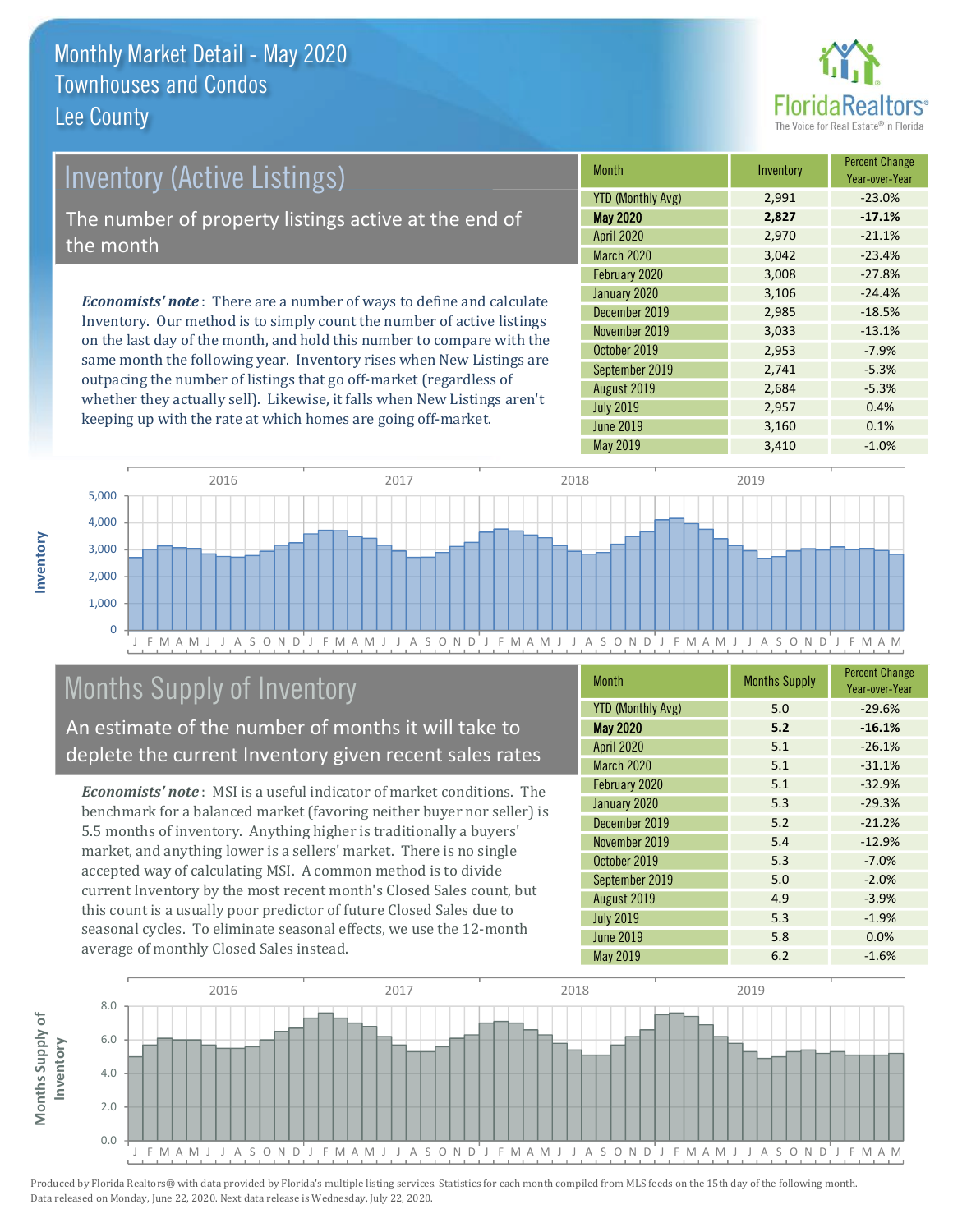

## **Closed Sales by Sale Price**

The number of sales transactions which closed during the month

**Economists' note:** Closed Sales are one of the simplest—yet most important-indicators for the residential real estate market. When comparing Closed Sales across markets of different sizes, we recommend comparing the percent changes in sales rather than the number of sales. Closed Sales (and many other market metrics) are affected by seasonal cycles, so actual trends are more accurately represented by year-over-year changes (i.e. comparing a month's sales to the amount of sales in the same month in the previous year), rather than changes from one month to the next.

| <b>Sale Price</b>     | <b>Closed Sales</b> | <b>Percent Change</b><br>Year-over-Year |
|-----------------------|---------------------|-----------------------------------------|
| Less than \$50,000    | 4                   | $-33.3%$                                |
| \$50,000 - \$99,999   | 30                  | $-45.5%$                                |
| $$100,000 - $149,999$ | 68                  | $-46.9%$                                |
| $$150,000 - $199,999$ | 80                  | $-59.0%$                                |
| \$200,000 - \$249,999 | 70                  | $-47.0%$                                |
| \$250,000 - \$299,999 | 39                  | $-53.6%$                                |
| \$300,000 - \$399,999 | 33                  | $-61.6%$                                |
| \$400,000 - \$599,999 | 15                  | $-76.2%$                                |
| \$600,000 - \$999,999 | 16                  | $-52.9%$                                |
| $$1.000.000$ or more  | 1 <sub>0</sub>      | $-47.4%$                                |



#### **Median Time to Contract by Sale Price** The median number of days between the listing date and contract date for all Closed Sales during the month

**Economists' note**: Like Time to Sale. Time to Contract is a measure of the length of the home selling process calculated for sales which closed during the month. The difference is that Time to Contract measures the number of days between the initial listing of a property and the signing of the contract which eventually led to the closing of the sale. When the gap between Median Time to Contract and Median Time to Sale grows, it is usually a sign of longer closing times and/or declining numbers of cash sales.

| <b>Sale Price</b>     | Median Time to<br>Contract | Percent Change<br>Year-over-Year |
|-----------------------|----------------------------|----------------------------------|
| Less than \$50,000    | 47 Days                    | $-13.0%$                         |
| $$50,000 - $99,999$   | 97 Days                    | 16.9%                            |
| $$100,000 - $149,999$ | 58 Days                    | $-21.6%$                         |
| $$150,000 - $199,999$ | 32 Days                    | $-53.6%$                         |
| \$200,000 - \$249,999 | 51 Days                    | $-32.9%$                         |
| \$250,000 - \$299,999 | 71 Days                    | $-40.8%$                         |
| \$300,000 - \$399,999 | 46 Days                    | $-4.2%$                          |
| $$400,000 - $599,999$ | 83 Days                    | 6.4%                             |
| \$600,000 - \$999,999 | 149 Days                   | 88.6%                            |
| $$1.000.000$ or more  | 228 Davs                   | 314 5%                           |



**Median Time to Contract** 

**Closed Sales**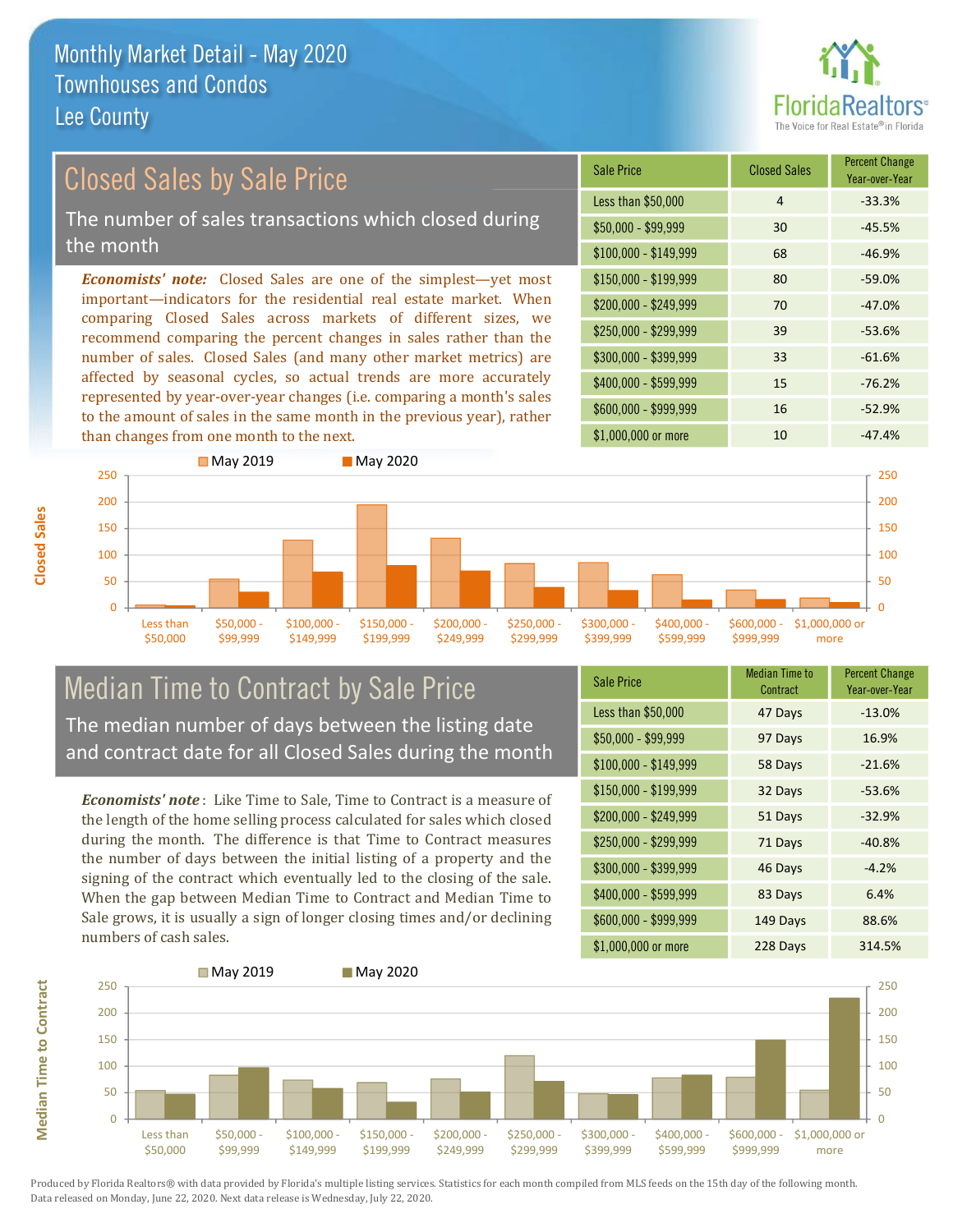

# New Listings by Initial Listing Price

The number of properties put onto the market during the month

Economists' note: New Listings tend to rise in delayed response to increasing prices, so they are often seen as a lagging indicator of market health. As prices rise, potential sellers raise their estimations of value—and in the most recent cycle, rising prices have freed up many potential sellers who were previously underwater on their mortgages. Note that in our calculations, we take care to not include properties that were recently taken off the market and quickly relisted, since these are not really new listings.





### **Inventory by Current Listing Price** The number of property listings active at the end of the month

**Economists' note**: There are a number of ways to define and calculate Inventory. Our method is to simply count the number of active listings on the last day of the month, and hold this number to compare with the same month the following year. Inventory rises when New Listings are outpacing the number of listings that go off-market (regardless of whether they actually sell). Likewise, it falls when New Listings aren't keeping up with the rate at which homes are going off-market.

| <b>Current Listing Price</b> | Inventory | <b>Percent Griange</b><br>Year-over-Year |
|------------------------------|-----------|------------------------------------------|
| Less than \$50,000           | 30        | $-50.0%$                                 |
| $$50,000 - $99,999$          | 132       | 8.2%                                     |
| $$100,000 - $149,999$        | 399       | $-25.3%$                                 |
| \$150,000 - \$199,999        | 466       | $-27.8%$                                 |
| \$200,000 - \$249,999        | 441       | $-9.8%$                                  |
| \$250,000 - \$299,999        | 331       | $-20.0%$                                 |
| \$300,000 - \$399,999        | 364       | $-9.7%$                                  |
| \$400,000 - \$599,999        | 325       | $-3.0%$                                  |
| \$600,000 - \$999,999        | 223       | $-10.4%$                                 |
| $$1.000.000$ or more         | 116       | $-27.0\%$                                |

![](_page_18_Figure_10.jpeg)

Produced by Florida Realtors® with data provided by Florida's multiple listing services. Statistics for each month compiled from MLS feeds on the 15th day of the following month. Data released on Monday, June 22, 2020. Next data release is Wednesday, July 22, 2020.

nventory